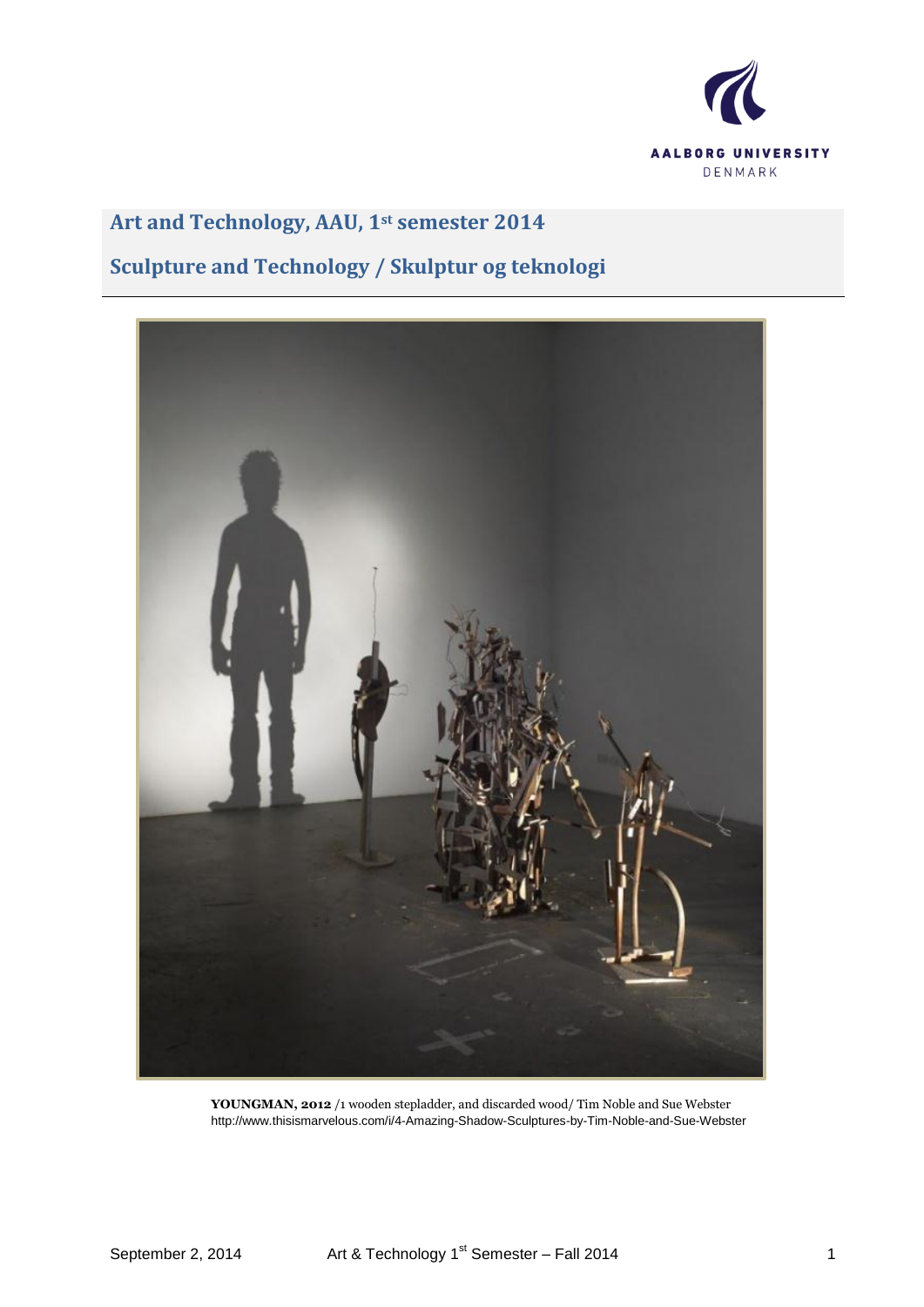

**School: CAT**

**Study board: ArT & Technology**

**Study regulation: BA Study Program in Art & Technology, The Faculty of Humanities, AAU, September 2014.**

**Semester code: ArT1 – HSA160045**

**Study regulations code: HSA16121**

**Sculpture and Technology (Skulptur og teknologi)**

The semester project for ArT1 2014 is called: Sculpture and Technology – turning scrap into interactive/kinetic sculptures

Description of the semester project:

On the basis of the fact that humans create enormous amounts of waste (and pollution), it is the student's main assignment to address this phenomenon from an artistic standpoint. The students must therefore use materials that have been discarded as useless and as waste. Within the arts there are several related approaches, such as Found Art, Ready-Made, Waste-Art, Interactive/Kinetic Art and other types of art forms that either addresses the issue in a direct and provocative way or transform waste materials into new aesthetic artifacts and/or critical designs. The precise content of the assignment will be worked out within each group based on common interests in the phenomenon, interest in specific materials (glass, plastic, metal, rubber, electronic waste etc.) and personal or political views on the matter. Each group will therefore present their own unique approach to turning scrap into sculptures and work out a problem statement that clearly defines the approach. Only dogma is that the sculptures should either be interactive or kinetic with respect to integrating basic technological means and made primarily from found materials.

| Semester coordi-<br>nator: | Betty Li Meldgaard, KOM<br>betty@hum.aau.dk<br>+45 9940 3095                                                |
|----------------------------|-------------------------------------------------------------------------------------------------------------|
| Secretariat:               | Anne Nielsen, KOM<br>amn@hum.aau.dk<br>+45 9940 9919                                                        |
| <b>Supervisors:</b>        | Betty Li Meldgaard, KOM<br>Line Marie Bruun Jespersen, KOM<br>Rasmus Krarup Madsen, MT<br>Dario Parigi, BYG |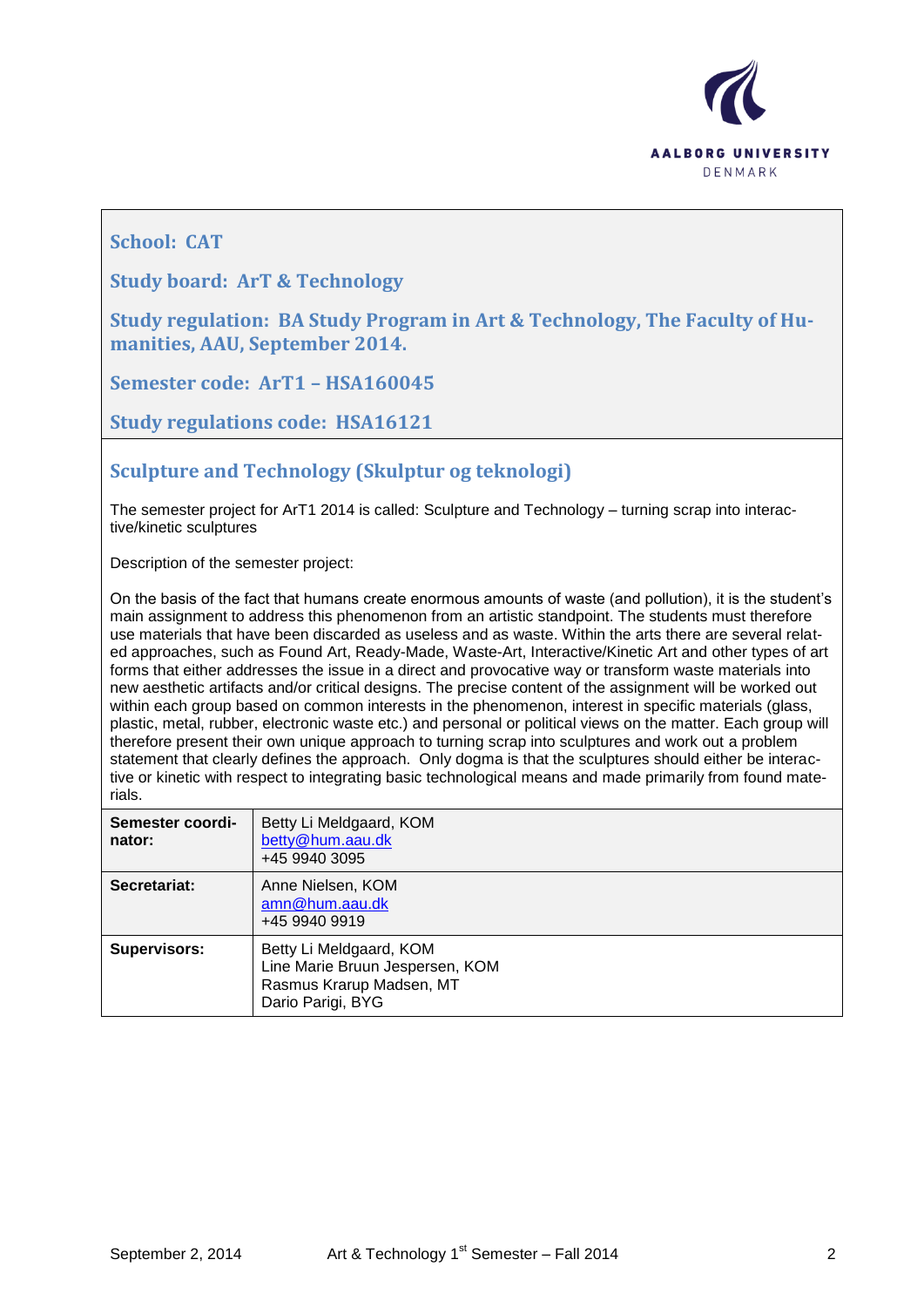

| Module 1: Sculpture and Technology (15 ECTS)<br>Materials - form, structure and composition<br>Perception in Theory and Praxis I<br>$\bullet$<br>Artistic and Academic Methodology I (Creative Methods)<br>$\bullet$<br><b>Sketching Techniques I</b> |                                                                                  |                                                                                                             |
|-------------------------------------------------------------------------------------------------------------------------------------------------------------------------------------------------------------------------------------------------------|----------------------------------------------------------------------------------|-------------------------------------------------------------------------------------------------------------|
| Supervisors:                                                                                                                                                                                                                                          |                                                                                  | Betty Li Meldgaard, KOM<br>Line Marie Bruun Jespersen, KOM<br>Rasmus Krarup Madsen, MT<br>Dario Parigi, BYG |
| Teaching staff:                                                                                                                                                                                                                                       |                                                                                  | Jesper Thorup Nielsen, ITS                                                                                  |
| Module 2: Problem-Based Learning (5 ECTS)<br>Problem Based Learning<br>$\bullet$                                                                                                                                                                      |                                                                                  |                                                                                                             |
| Supervisors:                                                                                                                                                                                                                                          |                                                                                  | Betty Li Meldgaard, KOM                                                                                     |
| Teaching staff:                                                                                                                                                                                                                                       |                                                                                  | Betty Li Meldgaard, KOM                                                                                     |
| Module 3: Physical Interface Design I (5 ECTS)<br><b>Basic Electronics</b><br><b>Sensors and Actuators I</b>                                                                                                                                          |                                                                                  |                                                                                                             |
| Supervisors:<br>Rasmus Krarup Madsen, MT                                                                                                                                                                                                              |                                                                                  |                                                                                                             |
| Teaching staff:                                                                                                                                                                                                                                       |                                                                                  | Rasmus Krarup Madsen, MT<br>Jesper Thorup Nielsen, ITS                                                      |
| Module 4: History of Art and Technology I (5 ECTS)<br>History of Art and Technology I                                                                                                                                                                 |                                                                                  |                                                                                                             |
| Supervisors:                                                                                                                                                                                                                                          |                                                                                  | Line Marie Bruun Jespersen, KOM                                                                             |
| Teaching staff:                                                                                                                                                                                                                                       |                                                                                  | Line Marie Bruun Jespersen, KOM                                                                             |
| <b>Departments:</b>                                                                                                                                                                                                                                   |                                                                                  |                                                                                                             |
| <b>KOM</b>                                                                                                                                                                                                                                            |                                                                                  | Department of Communication and Psychology                                                                  |
| <b>AD</b>                                                                                                                                                                                                                                             | Department of Architecture, Design and Mediatechnology (Architecture and Design) |                                                                                                             |
| MT                                                                                                                                                                                                                                                    | Department of Architecture, Design and Mediatechnology (Mediatechnology)         |                                                                                                             |
| BYG                                                                                                                                                                                                                                                   | Department of Civil Engineering                                                  |                                                                                                             |
| <b>ITS</b>                                                                                                                                                                                                                                            | IT-support                                                                       |                                                                                                             |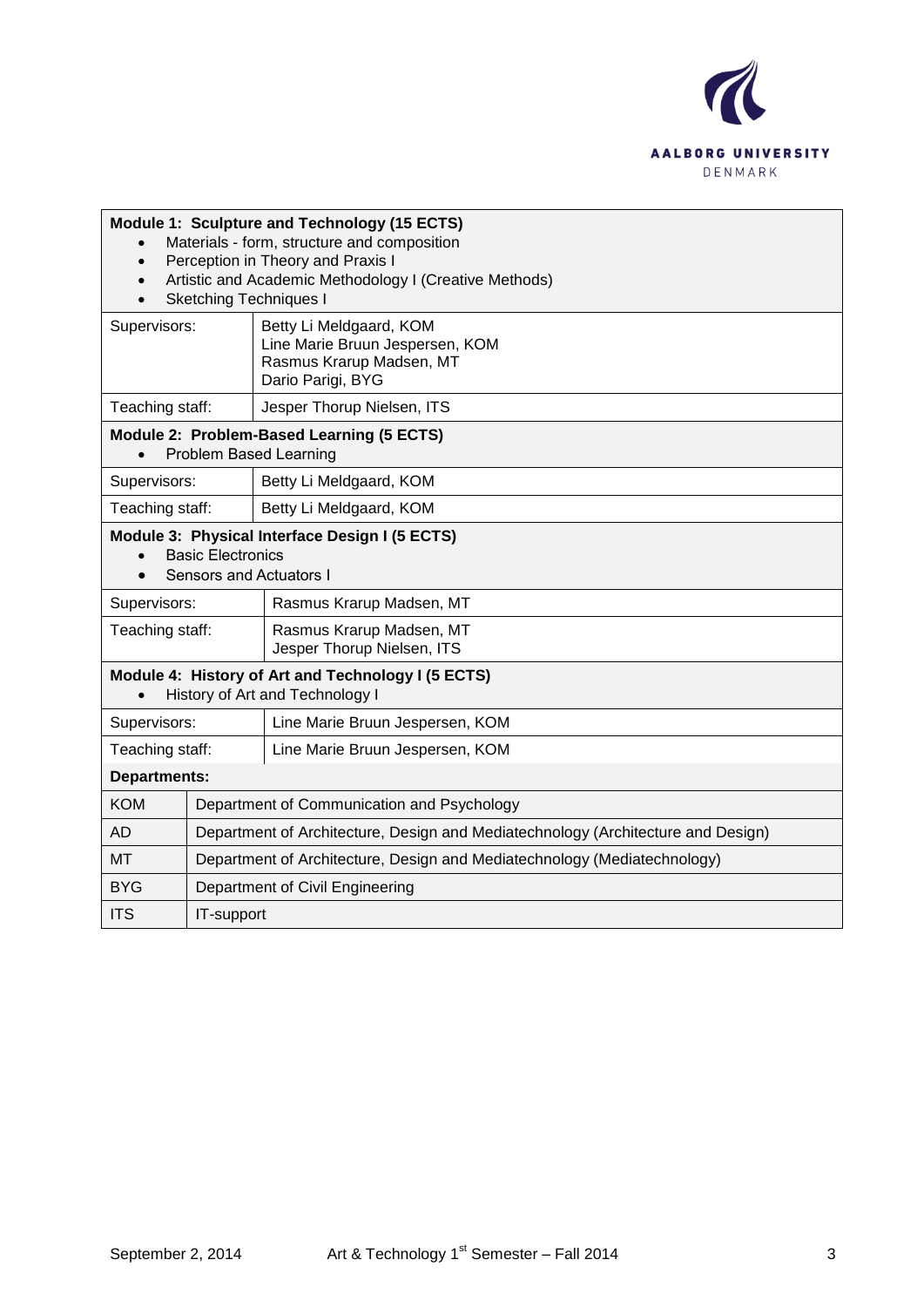

## **Module 1: "Sculpture and Technology" (Skulptur og teknologi) (15 ECTS)**

### *HSA110017F*

| Location:                              | ArT1                                                                                                                                                                                                                                                                                                                                                                                                                                                                                                                                                                                                                      |
|----------------------------------------|---------------------------------------------------------------------------------------------------------------------------------------------------------------------------------------------------------------------------------------------------------------------------------------------------------------------------------------------------------------------------------------------------------------------------------------------------------------------------------------------------------------------------------------------------------------------------------------------------------------------------|
| <b>Study Board:</b>                    | ArT & Technology                                                                                                                                                                                                                                                                                                                                                                                                                                                                                                                                                                                                          |
| Module coordina-<br>tor:               | Betty Li Meldgaard, KOM<br>betty@hum.aau.dk<br>+45 9940 3095                                                                                                                                                                                                                                                                                                                                                                                                                                                                                                                                                              |
| <b>Method of work</b><br>and language: | Project work in groups.<br>English                                                                                                                                                                                                                                                                                                                                                                                                                                                                                                                                                                                        |
| <b>Module contents:</b>                | In this module, students work with basic theories and practical methods in regard to<br>the creation of sculptures and the design of physical artefacts as an aesthetic<br>manifestation. Using materiality as a point of departure, students work with basic<br>principles of form, structure, composition and artistic expression. Students experi-<br>ment with a variety of materials and basic technologies in connection with the de-<br>sign and creation of physical artefacts. Students work theoretically and experimen-<br>tally with a variety of formal, static and dynamic principles, and contexts of use. |

The module, "Sculpture and Technology" introduce the students to basic problem subjects and solutions in relation to the creation and construction of artefacts, products and installations of sculptural and aesthetic quality.

Courses:

In connection with the module, courses may be offered within the following areas:

- Materials form, structure and composition
- Perception in Theory and Praxis I
- Artistic and Academic Methodology I (Creative Methods)
- Sketching Techniques I

Learning objectives:

During this module, students should acquire:

Basic knowledge about

- physical artefacts, sculptures and sculptural installations
- application of basic technology in connection with the production and use of artefacts
- aesthetic and artistic means of expression, interaction of form and technology and choice of materials
- methods and tools for the creation of a work from idea to completed artefact.

#### Skills in

- identifying, formulating, and analysing an artistic problem within the theme "sculpture and technology" and developing alternative concepts for a selected problem
- describing and motivating choice of methods in connection with the production of sketches, models and prototypes of artefacts
- identifying, developing and describing artistic ideas and concepts, and the interaction between form and technology, choice of materials and aesthetic expression
- applying appropriate technologies and construction methods in connection with the production and use of artefacts

Competencies in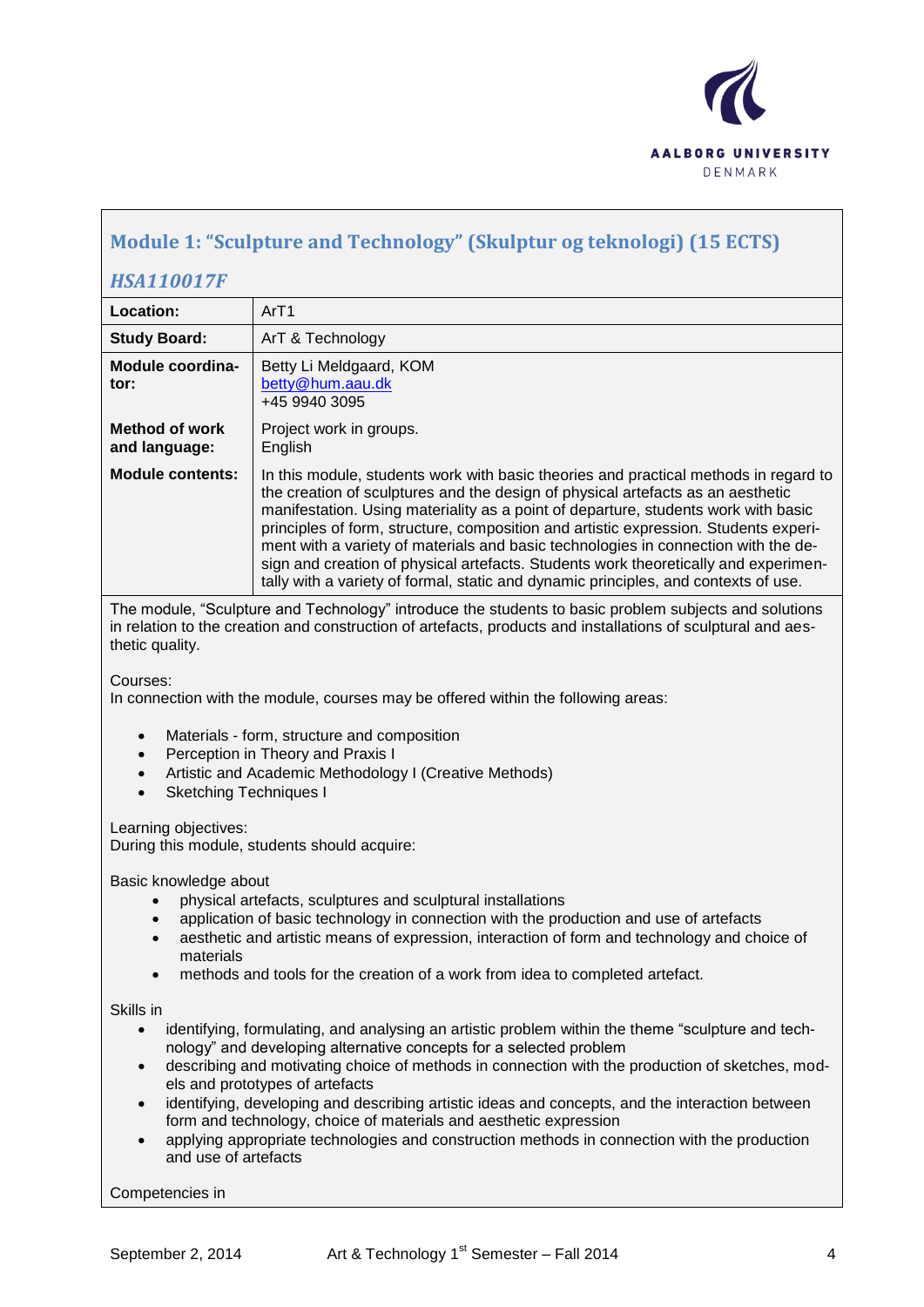

- describing and analysing physical artefacts, sculptures and sculptural products
- producing conceptual suggestions of artefacts with artistic quality
- developing practical skills regarding aesthetics and artistic idioms
- describing the completed product in texts, diagrams, drawings, and models, and communicating this in a project report, portfolio, etc.

The module is completed with:

#### **Examination 1**

An internal combined written and oral examination in Module 1: "Sculpture and Technology".

The examination will take the form of a conversation between the students, the examiner and another examiner on the basis of the project report or portfolio prepared by the student(s) as well as the product created by the students. The project exam will also address other content from the module courses.

Form of examination: b)

Number of pages: the written work must not exceed 10 pages per student (15 pages in the case of individual reports).

Duration of examination: 20 minutes per student and 10 minutes for assessment and communication of grades per group, however, the duration of the examination is maximum 2 hours.

Evaluation: Grading according to the 7-point scale.

Proportional weighting: An aggregate grade is awarded for the artefact, the written and oral performances.

The assessment results in an individual grade. Credits: 15 ECTS

The written report, the product and the oral examination should demonstrate that the student has fulfilled the objectives outlined above.

In the evaluation of the examination performance, the grade 12 will only be awarded to students who demonstrate that they have fulfilled the objectives for the subject exhaustively or with only few insignificant omissions.

Any re-examination will be held in accordance with the above guidelines on the basis of the revised project report or parts hereof specified by the examiner.

| Exam dates:              | week 3, 2015               |
|--------------------------|----------------------------|
| <b>Exhibition dates:</b> | December 4 and 5, 2014     |
| Deadline:                |                            |
| Hand-in date:            | December 18, 2014 at 10 am |
| To:                      | Anne Nielsen               |
| Ar <sub>T1</sub>         |                            |

## **Materials - form, structure and composition (2 ECTS)**

The course provides an insight, with both theoretical and hands-on approach, on how physical principles and material properties affect, directly or not, the work of sculptors.

| Lesson 1: | Lecture with exercise                                                                                                                                                                                                                                                                                                      |
|-----------|----------------------------------------------------------------------------------------------------------------------------------------------------------------------------------------------------------------------------------------------------------------------------------------------------------------------------|
|           | <b>Basic Principles of Equilibrium.</b><br>Sculptures has almost never a purely structural intent; however sculptures need to be<br>shaped in certain ways in order to exist as physical objects, and structural and material<br>limitations could be understood as opportunities for the artistic expression. The lecture |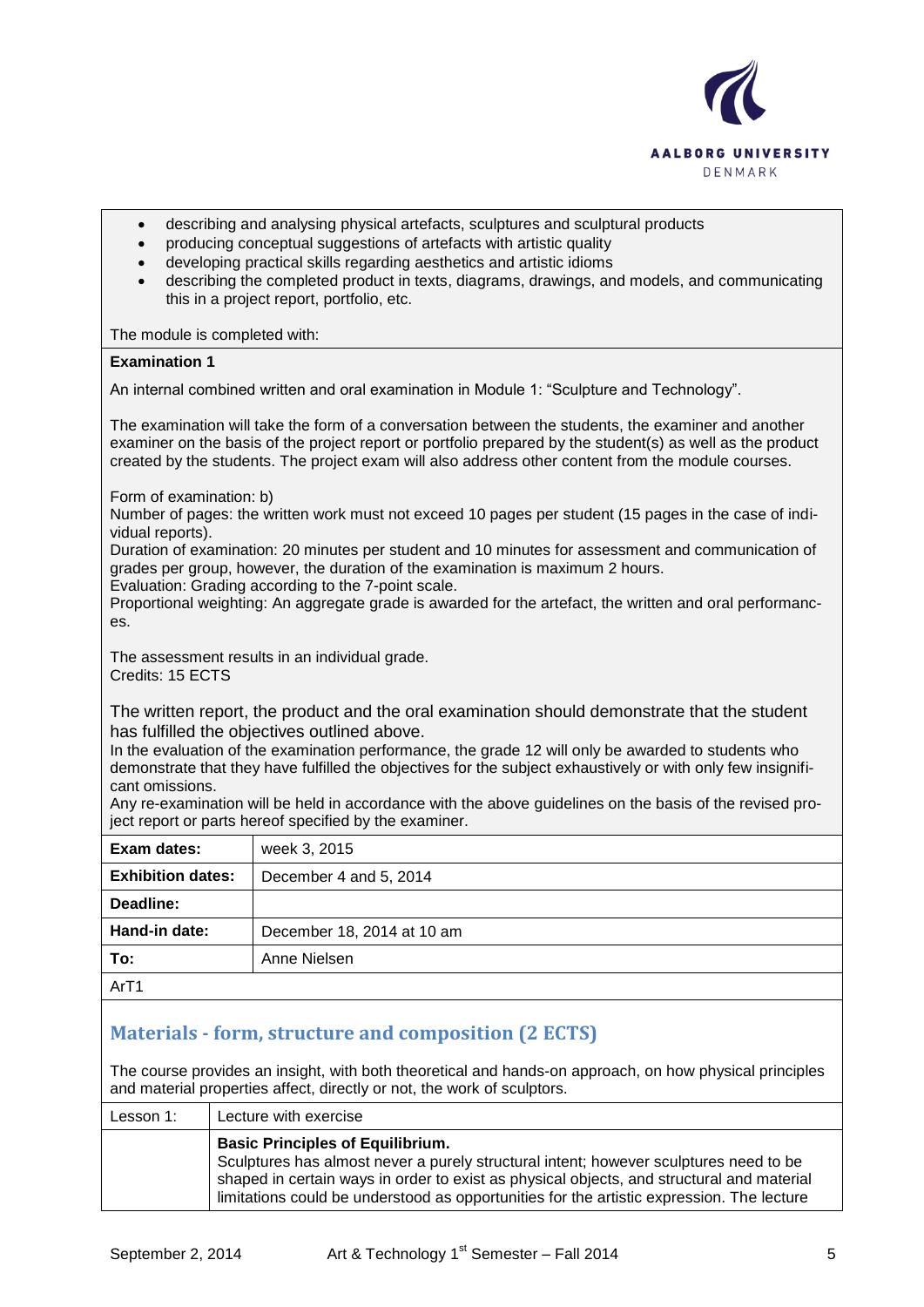

|           | introduces fundamental concepts of forces, moments and equilibrium through the use of<br>simple operations and graphic force diagrams. Practical example and exercises will be<br>provided for the application of such concepts in the context of sculpture. Students will be<br>called to create a "mobile", a type of kinetic sculpture based on the principle of equilibri-<br>um. |
|-----------|---------------------------------------------------------------------------------------------------------------------------------------------------------------------------------------------------------------------------------------------------------------------------------------------------------------------------------------------------------------------------------------|
|           | Date for lesson - see calendar.                                                                                                                                                                                                                                                                                                                                                       |
|           | Dario Parigi                                                                                                                                                                                                                                                                                                                                                                          |
|           | Daniel L. Schodek, 1993, Structure in Sculpture (pages 40-46)                                                                                                                                                                                                                                                                                                                         |
|           | Handouts                                                                                                                                                                                                                                                                                                                                                                              |
| Lesson 2: | Lecture                                                                                                                                                                                                                                                                                                                                                                               |
|           | <b>Balance and Movement: Kinetic Sculptures.</b><br>Students will be introduced to the kinetic potential of sculpture through an overview of the<br>constraints and mechanisms that can be combined and assembled in order to achieve an<br>artistic expression.                                                                                                                      |
|           | Date for lesson - see calendar.                                                                                                                                                                                                                                                                                                                                                       |
|           | Dario Parigi                                                                                                                                                                                                                                                                                                                                                                          |
|           | Daniel L. Schodek, 1993, Structure in Sculpture (pages 86-93)                                                                                                                                                                                                                                                                                                                         |
|           | Handouts                                                                                                                                                                                                                                                                                                                                                                              |
| Lesson 3: | Lecture                                                                                                                                                                                                                                                                                                                                                                               |
|           | <b>Balance and Stability - part 1.</b><br>The concepts introduced in the first lecture will be applied in the determination of the sta-<br>bility of a structure with both single and multiple supports, either under its own self weight<br>and when subjected to external loads.                                                                                                    |
|           | Date for lesson - see calendar.                                                                                                                                                                                                                                                                                                                                                       |
|           | Dario Parigi                                                                                                                                                                                                                                                                                                                                                                          |
|           | Daniel L. Schodek, 1993, Structure in Sculpture (pages 46-85)                                                                                                                                                                                                                                                                                                                         |
|           | Handouts                                                                                                                                                                                                                                                                                                                                                                              |
| Lesson 4: | Lecture with exercise                                                                                                                                                                                                                                                                                                                                                                 |
|           | <b>Balance and Stability - part 2.</b><br>An intuitive graphic method will be introduced for the determination of the center of mass<br>of a three dimensional sculpture.                                                                                                                                                                                                             |
|           | Date for lesson - see calendar.                                                                                                                                                                                                                                                                                                                                                       |
|           | Dario Parigi                                                                                                                                                                                                                                                                                                                                                                          |
|           | Daniel L. Schodek, 1993, Structure in Sculpture (pages 46-85)                                                                                                                                                                                                                                                                                                                         |
|           | Handouts                                                                                                                                                                                                                                                                                                                                                                              |
| Lesson 5: | Lecture with exercise                                                                                                                                                                                                                                                                                                                                                                 |
|           | <b>Shapes and Stresses in Structural Systems.</b><br>Analysis of stresses developing in elements of different structural systems: tension, com-<br>pression, and bending.                                                                                                                                                                                                             |
|           | Date for lesson - see calendar.                                                                                                                                                                                                                                                                                                                                                       |
|           | Dario Parigi                                                                                                                                                                                                                                                                                                                                                                          |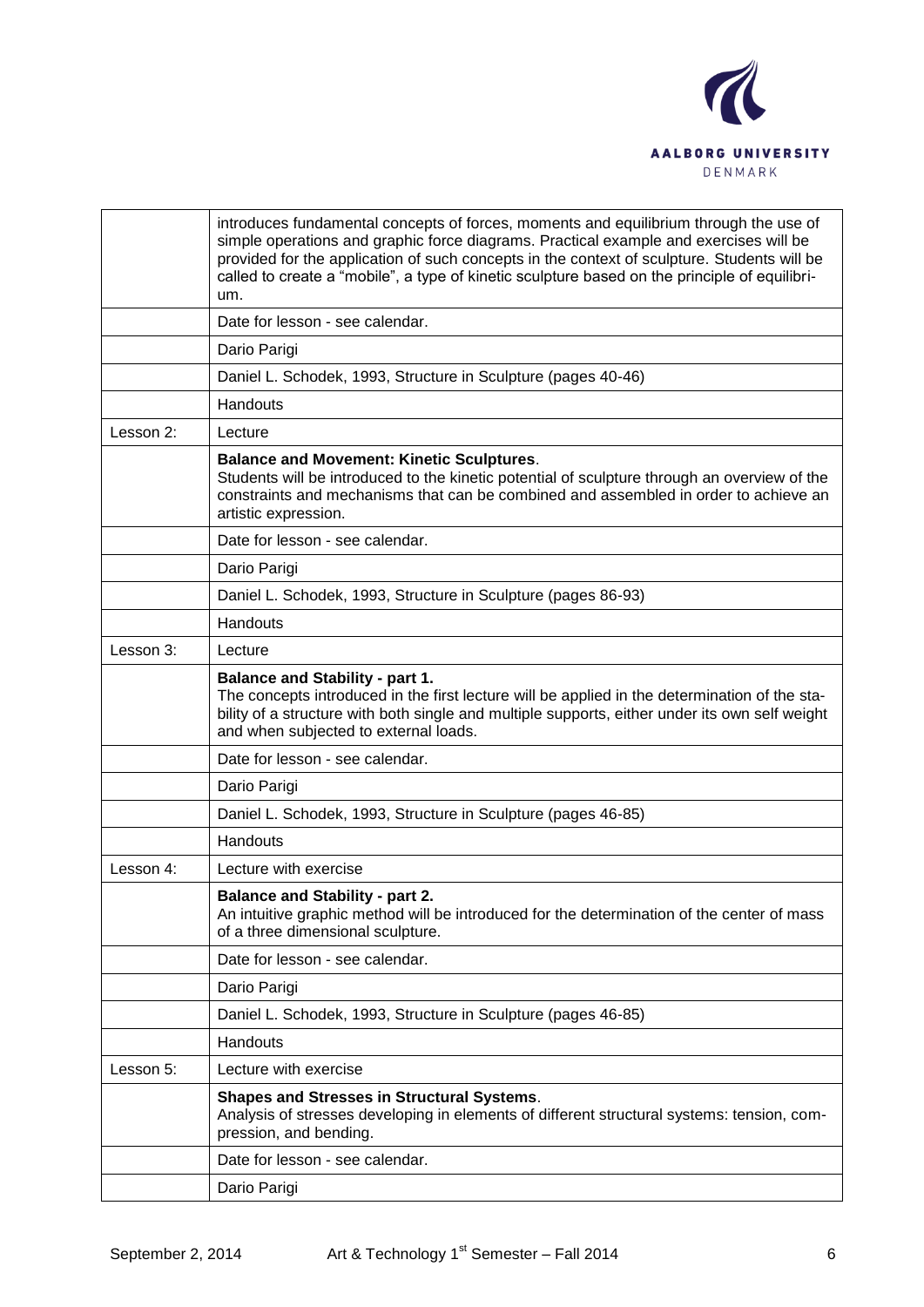

|             | Deplazes, A., 2005, Constructing Architecture: Materials, Processes, Structures (pages<br>113-138)                                                                                                                                                                                                                                             |
|-------------|------------------------------------------------------------------------------------------------------------------------------------------------------------------------------------------------------------------------------------------------------------------------------------------------------------------------------------------------|
|             | Daniel L. Schodek, 1993, Structure in Sculpture (pages 104-126)                                                                                                                                                                                                                                                                                |
|             | Handouts                                                                                                                                                                                                                                                                                                                                       |
| Lesson 6:   | Lecture                                                                                                                                                                                                                                                                                                                                        |
|             | <b>Introduction to Materials: Metal.</b><br>Material properties and crafting techinques have a direct impact on the way the sculptor<br>can work with the material and what forms can be made with it.<br>The lecture presents the mechanical and physcal properties of metals, crafting tools,<br>techinques and construction details.        |
|             | Date for lesson - see calendar.                                                                                                                                                                                                                                                                                                                |
|             | Dario Parigi                                                                                                                                                                                                                                                                                                                                   |
|             | Deplazes, A., 2005, Constructing Architecture: Materials, Processes, Structures (77-112)<br>Daniel L. Schodek, 1993, Structure in Scupture (pages 242-253)                                                                                                                                                                                     |
|             | Handouts                                                                                                                                                                                                                                                                                                                                       |
| Lesson 7:   | Lecture                                                                                                                                                                                                                                                                                                                                        |
|             | Introduction to Materials: Wood.<br>The lecture presents the mechanical and physcal properties of wood, crafting tools, tech-<br>inques and construction details.                                                                                                                                                                              |
|             | Date for lesson - see calendar.                                                                                                                                                                                                                                                                                                                |
|             | Dario Parigi                                                                                                                                                                                                                                                                                                                                   |
|             | Deplazes, A., 2005, Constructing Architecture: Materials, Processes, Structures (pages<br>56-76)<br>Daniel L. Schodek, 1993, Structure in Scupture (page 253)                                                                                                                                                                                  |
|             | Handouts                                                                                                                                                                                                                                                                                                                                       |
| Lesson 8:   | Lecture                                                                                                                                                                                                                                                                                                                                        |
|             | <b>Introduction to Materials: Concrete.</b><br>The lecture presents the mechanical and physcal properties of concrete, crafting tools,<br>techingues and construction details.                                                                                                                                                                 |
|             | Date for lesson - see calendar.                                                                                                                                                                                                                                                                                                                |
|             | Dario Parigi                                                                                                                                                                                                                                                                                                                                   |
|             | Deplazes, A., 2005, Constructing Architecture: Materials, Processes, Structures (pages<br>$56-76$<br>Daniel L. Schodek, 1993, Structure in Scupture (pages 260-265)                                                                                                                                                                            |
|             | Handouts                                                                                                                                                                                                                                                                                                                                       |
|             | <b>Perception in Theory and Praxis I (1 ECTS)</b>                                                                                                                                                                                                                                                                                              |
| Lesson 1-2: | Lecture (1 and 2)                                                                                                                                                                                                                                                                                                                              |
|             | Perception in Theory and Praxis - Introduction<br>The functional relation between perception and materials in relation to visual and tactile<br>perception. How does things look and feel? The lecture will provide the students with an<br>extensive vocabulary to support choices of materials and objects for the semester as-<br>signment. |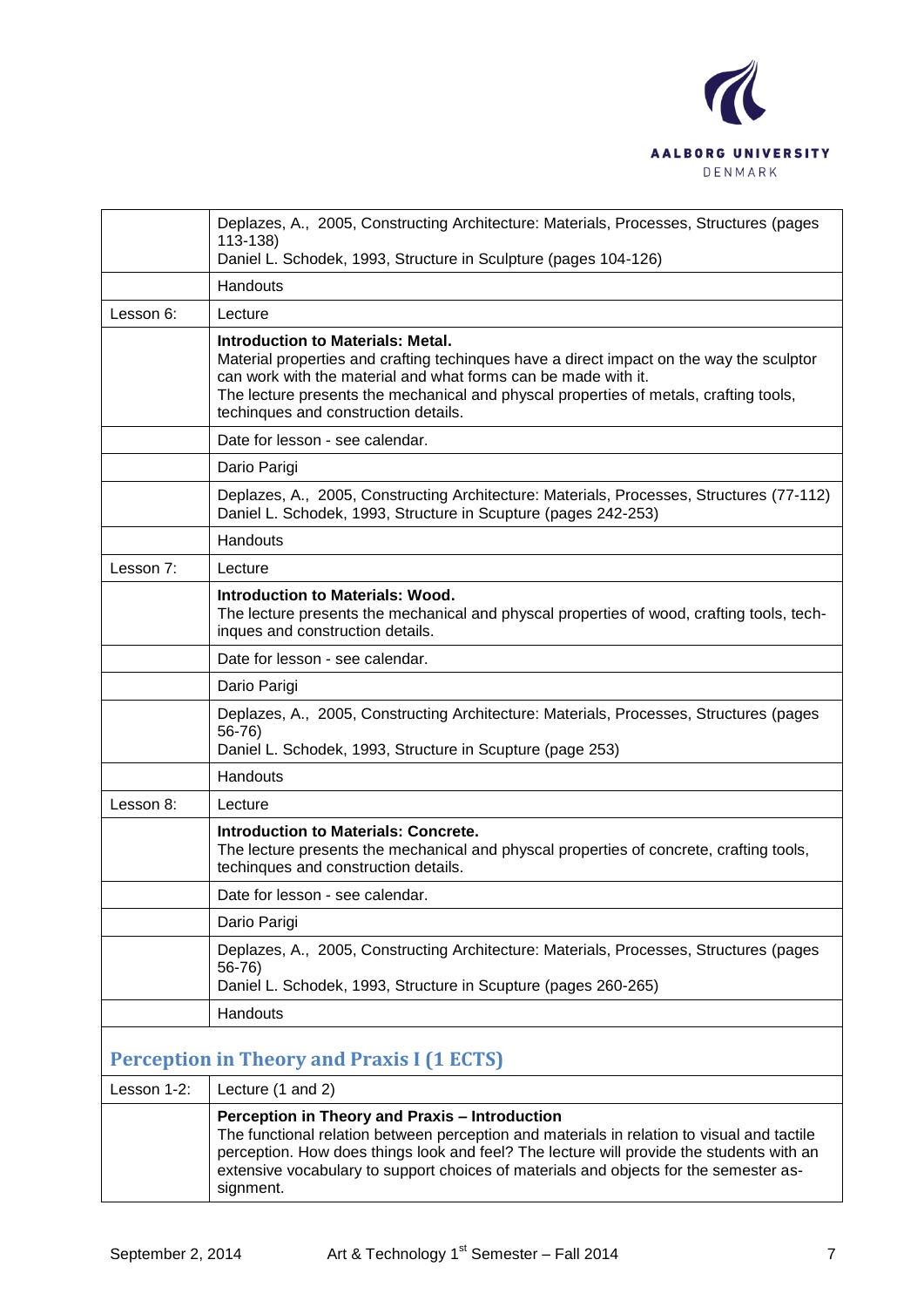

|             | Assignment - Environmental Investigation - will be handed out in relation to the course.                                                                                                                                                                        |
|-------------|-----------------------------------------------------------------------------------------------------------------------------------------------------------------------------------------------------------------------------------------------------------------|
|             | Date for lesson - see calendar.                                                                                                                                                                                                                                 |
|             | Betty Li Meldgaard                                                                                                                                                                                                                                              |
|             | Literature relevant for the main semester report will be given in relation to the course                                                                                                                                                                        |
|             | Refs. to the course content and suggested readings:                                                                                                                                                                                                             |
|             | lan Gordon, "Theories of Visual Perception", 3 <sup>rd</sup> . ed.                                                                                                                                                                                              |
|             | Wade and Swanston, "Visual Perception - an introduction", 2004                                                                                                                                                                                                  |
|             | James J. Gibson, "Ecological Approach to visual perception", Lawrence Erlbaum Associa-                                                                                                                                                                          |
|             | tes, 1979/1986 (Affordances, Substances)                                                                                                                                                                                                                        |
|             | http://webmineral.com/help/Habits.shtml                                                                                                                                                                                                                         |
|             |                                                                                                                                                                                                                                                                 |
| Lesson 3-4: | Lecture (3 and 4)                                                                                                                                                                                                                                               |
|             | Lecture (and assignment presentation).<br>After the students have presented the result from the assignment the course will end with<br>a lecture that touches upon the understanding of the history and science behind theories<br>of perception.               |
|             | The goal of the course is to deepen the understanding of the history and science behind<br>theories of perception.                                                                                                                                              |
|             | Date for lesson - see calendar.                                                                                                                                                                                                                                 |
|             | Betty Li Meldgaard                                                                                                                                                                                                                                              |
|             | Literature relevant for the main semester report will be given in relation to the course                                                                                                                                                                        |
|             |                                                                                                                                                                                                                                                                 |
|             | <b>Artistic and Academic Methodology I (Creative Methods) (1 ECTS)</b>                                                                                                                                                                                          |
| Lesson 1:   | Lecture & in-class writing assignment                                                                                                                                                                                                                           |
|             | Academic Methodology: Introduction to Critical Theory and Aesthetics.<br>What is theory? What is aesthetics? How do these fields of study relate to the study of art<br>and technology? This course provides students with an overview of critical theory meth- |

| ods including feminist theory, Marxist theory, Visual Culture and aesthetics. Special atten-<br>tion will be given to critical theory methods for ArT semester reports (including biblio-<br>graphic references citation methods).        |
|-------------------------------------------------------------------------------------------------------------------------------------------------------------------------------------------------------------------------------------------|
| Date for lesson - see calendar.                                                                                                                                                                                                           |
| Elizabeth Jochum                                                                                                                                                                                                                          |
| Critical Theory Today - Introduction (Louis Tyson)<br>A Concise Companion to Feminist Theory, Ch 9 "The Visual (Mary Eagleton)<br>The Marxist Theory of Art (David Laing)<br>FOCUS: At the Whitney: Jeff Koons Retrospective (Hal Foster) |
| http://whitney.org/Exhibitions/JeffKoons<br>http://www.chicagomanualofstyle.org/home.html<br>http://www.en.aub.aau.dk<br><b>Handouts</b>                                                                                                  |
|                                                                                                                                                                                                                                           |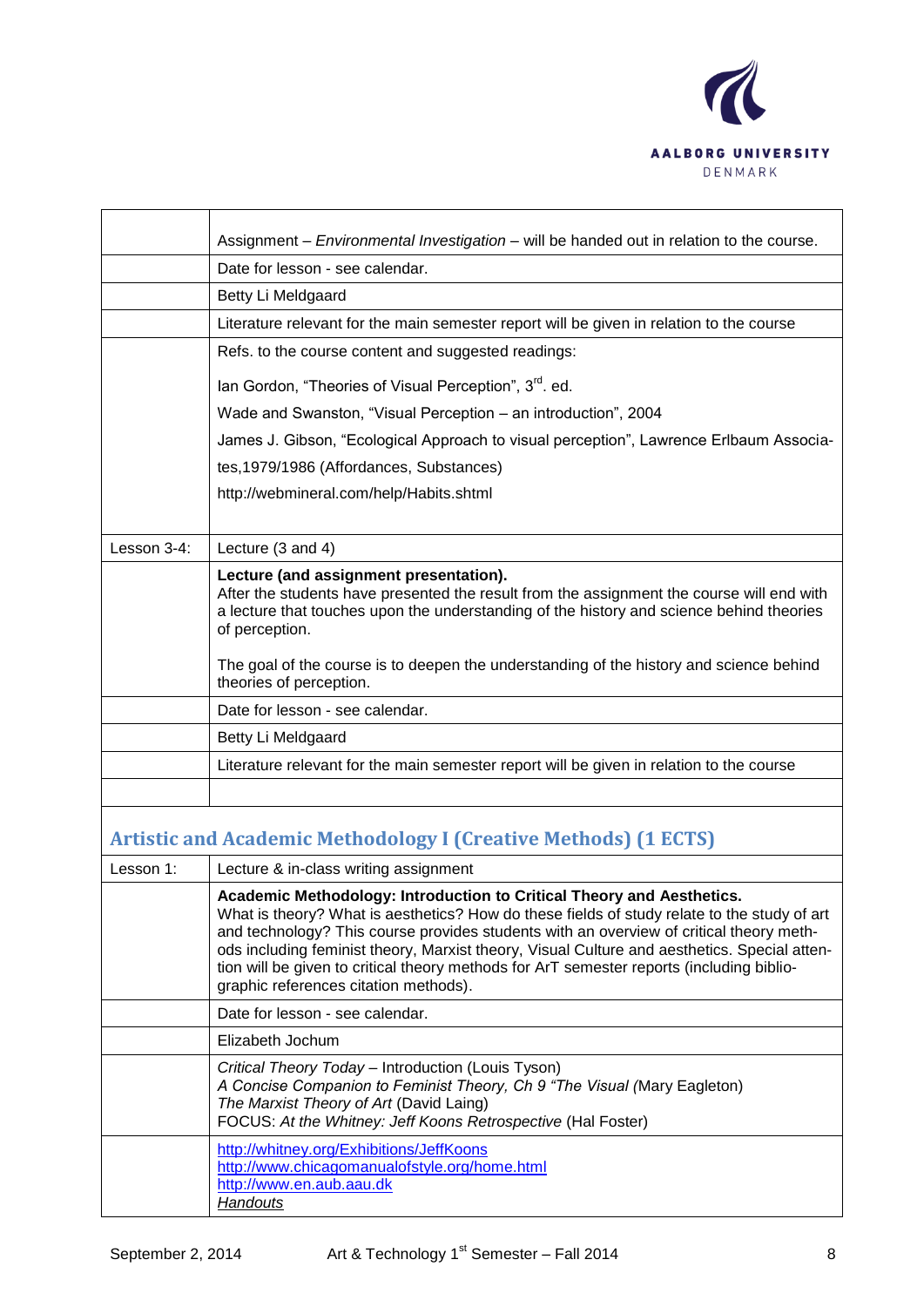

|           | Form & Style (Carole Slade & Robert Perrin) Chapter 1, 3, and 7<br>Handbook for Writers (Ruszkiewicz et al.) Ch 6: How Do You Write in College?                                                                                                                                                                                                                                                                                                                       |
|-----------|-----------------------------------------------------------------------------------------------------------------------------------------------------------------------------------------------------------------------------------------------------------------------------------------------------------------------------------------------------------------------------------------------------------------------------------------------------------------------|
| Lesson 2: | Lecture & mini-research projects (in-class presentations)                                                                                                                                                                                                                                                                                                                                                                                                             |
|           | <b>Academic Methodology: Applied Methods.</b><br>What is applied research, and how does it differ from critical theory? This course provides<br>students with an introduction to applied methods in the humanities with a specific focus<br>on new media art and interdisciplinary research projects that combine scientific and artis-<br>tic methods. We discuss specific evaluation methods that frame applied research in Art<br>and Technology and HCI research. |
|           | Date for lesson - see calendar.                                                                                                                                                                                                                                                                                                                                                                                                                                       |
|           | Elizabeth Jochum                                                                                                                                                                                                                                                                                                                                                                                                                                                      |
|           | New Media Art (Mark Tribe)<br>Interactive Experience in the Digital Age (Candy and Ferguson)- Introduction<br>"Blending Art Events and HCI Research" (Reilly et al.)                                                                                                                                                                                                                                                                                                  |
|           | https://wiki.brown.edu/confluence/display/MarkTribe/New+Media+Art                                                                                                                                                                                                                                                                                                                                                                                                     |
| Lesson 3: | Lecture                                                                                                                                                                                                                                                                                                                                                                                                                                                               |
|           | Artistic Methods: Sculpture & Performance Early History.<br>This class traces the intersection of sculpture, kineticism and performance in the early<br>twentieth century avant-garde. We specifically look at works by Umberto Boccioni, Fortu-<br>nato Depero, Maholy-Nagy and Alexander Calder to chart the development of non-<br>figurative sculpture in European and American kinetic art and its impact on late-twentieth<br>century sculpture.                |
|           | Date for lesson - see calendar.                                                                                                                                                                                                                                                                                                                                                                                                                                       |
|           | Elizabeth Jochum                                                                                                                                                                                                                                                                                                                                                                                                                                                      |
|           | "Colori" (Fortunato Depero).<br>"Absolute Motion + Relative Motion = Dynamism" (Umberto Boccioni)<br>Beyond Modern Sculpture: CH 1 "Sculpture's Vanishing Base," Ch 6 "Kineticism: The<br>unrequited Art" (Jack Burnham).                                                                                                                                                                                                                                             |
|           |                                                                                                                                                                                                                                                                                                                                                                                                                                                                       |
| Lesson 4: | Lecture                                                                                                                                                                                                                                                                                                                                                                                                                                                               |
|           | Artistic Methods: Sculpture/Performance/Installation late 20 <sup>th</sup> / early 21 <sup>st</sup> century<br>This class discusses the performative turn in sculpture that includes systems and genera-<br>tive art. We consider how relevant works by Robert Breer and Billy Klüver and Fujiko<br>Nakaya specifically the Pepsi Pavillion/Fog Sculpture developed by E.A.T. artists for the<br>Expo '70 and other contemporary interactive sculptures.              |
|           | Date for lesson - see calendar.                                                                                                                                                                                                                                                                                                                                                                                                                                       |
|           | Elizabeth Jochum                                                                                                                                                                                                                                                                                                                                                                                                                                                      |
|           | Beyond Modern Sculpture: Ch 7 "Light Sculpture as Medium," Ch 8 "Robots and Cyborg<br>Art" (Jack Burnham)<br>"The Pepsi Pavilion: Laboratory for Social Experimentation" In Future Cinema (Randall<br>Packer)<br>"The Machine as Autonomous Performer" in Interactive Experience in the Digital Age<br>(Bown et al.)                                                                                                                                                  |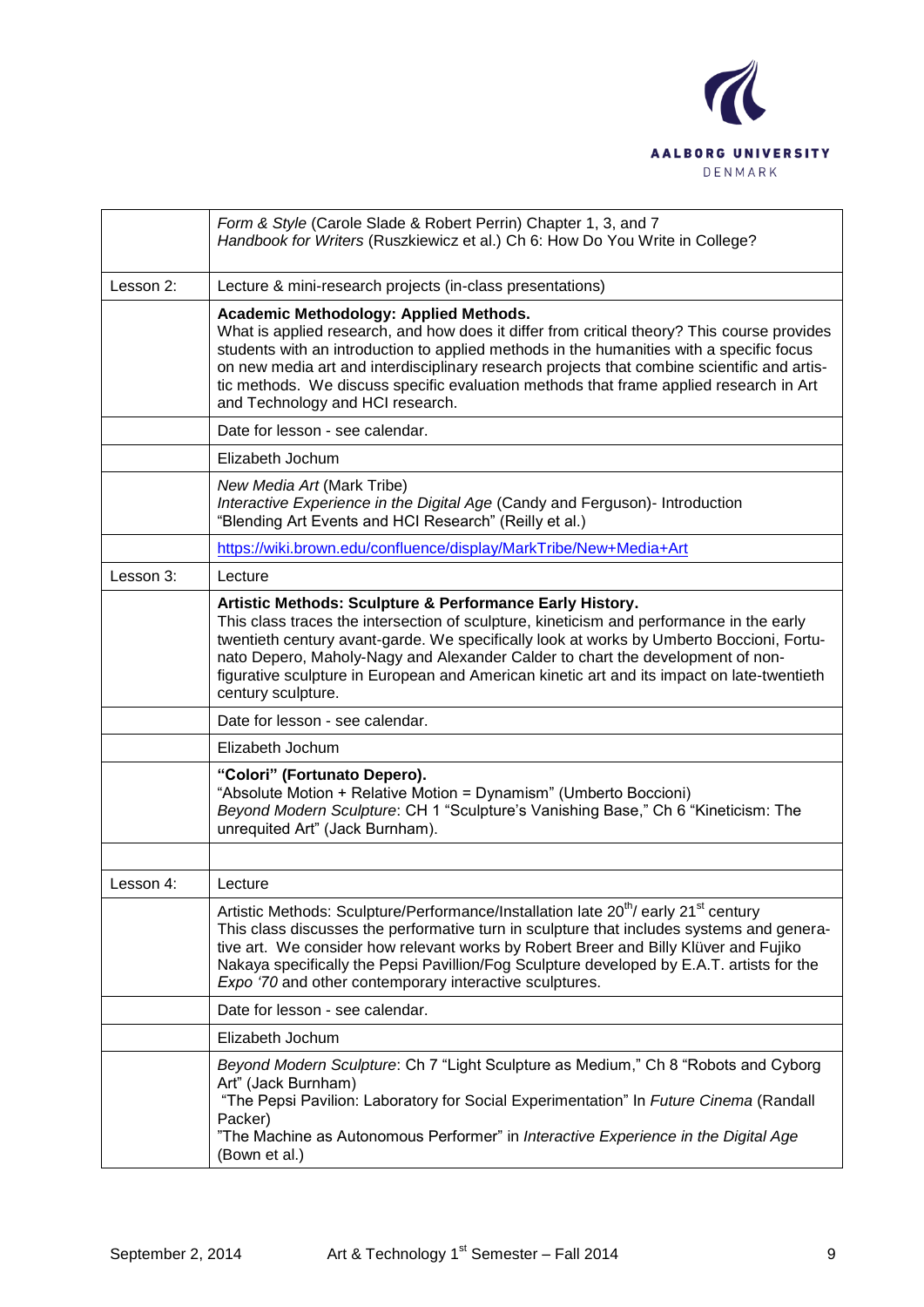

|             | <b>Sketching Techniques I (1 ECTS)</b>                                                                                                                                                                                                                                                                                                                                                                                                            |
|-------------|---------------------------------------------------------------------------------------------------------------------------------------------------------------------------------------------------------------------------------------------------------------------------------------------------------------------------------------------------------------------------------------------------------------------------------------------------|
| Lesson 1-2  | workshop                                                                                                                                                                                                                                                                                                                                                                                                                                          |
|             | From ideas to realisation.<br>Marit Benthe Norheim will show different ways of communicating dreams, thoughts and<br>ideas via sketching techniques and examples from various artists: - She will also show<br>how sketches of an artist's vision and technical drawings from engineers meet and devel-<br>op in collaboration.<br>The students will be encouraged to express themselves by trying to understand the en-<br>joyment of sketching. |
|             | Date for lesson - see calendar.                                                                                                                                                                                                                                                                                                                                                                                                                   |
|             | Marit Benthe Norheim, the artist behind Campingwomen and Life-boats.<br>By www.norheim.dk and www.life-boats.com                                                                                                                                                                                                                                                                                                                                  |
|             | 25 <sup>th</sup> . Sept                                                                                                                                                                                                                                                                                                                                                                                                                           |
|             |                                                                                                                                                                                                                                                                                                                                                                                                                                                   |
| Lesson 3-4: | workshop                                                                                                                                                                                                                                                                                                                                                                                                                                          |
|             | My hand knows more than my head.<br>Claus Ørntoft will teach classical sketching and drawing methods, where proportions and<br>perspectives will be looked at; through observational drawing. - And set in relation to the<br>history of perspective perception.                                                                                                                                                                                  |
|             | Date for lesson - see calendar.                                                                                                                                                                                                                                                                                                                                                                                                                   |
|             | By Claus Ørntoft, sculptor, who uses drawing as a tool and means in itself.<br>www.orntoft.dk.                                                                                                                                                                                                                                                                                                                                                    |
|             | 26 <sup>th</sup> . Sept.                                                                                                                                                                                                                                                                                                                                                                                                                          |
|             |                                                                                                                                                                                                                                                                                                                                                                                                                                                   |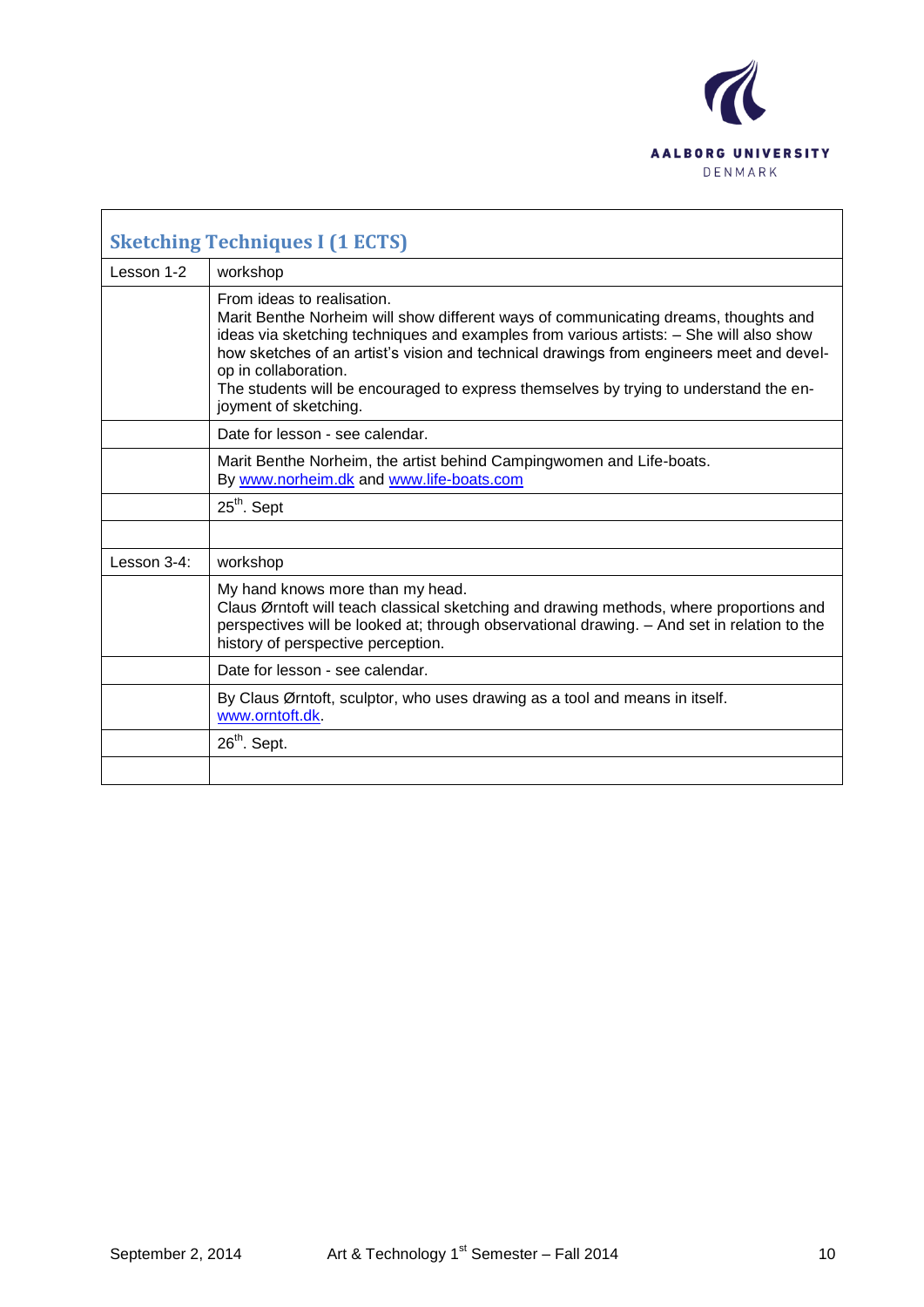

#### **Module title, ECTS credits and STADS code:** (from study regulations)

# **Module 2 "Problem Based Learning" (Problembaseret læring)** *(***5 ECTS)**

## *HSA110018J*

| Location:                                                                                                                                                                                                                                                                                                                                           | ArT1                                                                                                                                                                                                                                                                                                                                                                                                                                                                                                                                                                                                                                                                                                                                                                                                                                                                           |  |
|-----------------------------------------------------------------------------------------------------------------------------------------------------------------------------------------------------------------------------------------------------------------------------------------------------------------------------------------------------|--------------------------------------------------------------------------------------------------------------------------------------------------------------------------------------------------------------------------------------------------------------------------------------------------------------------------------------------------------------------------------------------------------------------------------------------------------------------------------------------------------------------------------------------------------------------------------------------------------------------------------------------------------------------------------------------------------------------------------------------------------------------------------------------------------------------------------------------------------------------------------|--|
| <b>Study Board:</b>                                                                                                                                                                                                                                                                                                                                 | ArT & Technology                                                                                                                                                                                                                                                                                                                                                                                                                                                                                                                                                                                                                                                                                                                                                                                                                                                               |  |
| Module coordina-<br>tor:                                                                                                                                                                                                                                                                                                                            | Betty Li Meldgaard, KOM<br>betty@hum.aau.dk<br>+45 9940 3095                                                                                                                                                                                                                                                                                                                                                                                                                                                                                                                                                                                                                                                                                                                                                                                                                   |  |
| <b>Method of work</b><br>and language:                                                                                                                                                                                                                                                                                                              | Group work<br>English                                                                                                                                                                                                                                                                                                                                                                                                                                                                                                                                                                                                                                                                                                                                                                                                                                                          |  |
| <b>Module contents:</b>                                                                                                                                                                                                                                                                                                                             | The PBL (Problem Based Learning) module is centered on basic academic prac-<br>tices, based on the Aalborg PBL-model. The course will be introductory in relation<br>to interdisciplinary praxis, academic writing & analysis, group based project work<br>and supervision. The module will be centered round PARKing DAY<br>(http://parkingday.org/), which is a global Urban phenomenon addressing the chal-<br>lenges of cars in cities, this year taking place on the 19 <sup>th</sup> of Sept Based on this<br>phenomenon, students will learn to work with problem statements and the various<br>methods involved in formulating a workable problem statement. PBL will be based<br>on problems and challenges within an academic approach to art and technology.<br>The PBL module will provide students with guidelines for writing reports and project<br>assessment. |  |
| Learning objectives:                                                                                                                                                                                                                                                                                                                                |                                                                                                                                                                                                                                                                                                                                                                                                                                                                                                                                                                                                                                                                                                                                                                                                                                                                                |  |
| During this module, students should acquire:<br>Basic knowledge about<br>problem-based learning and project work<br>1.<br>2.<br>the importance of choice of methods<br>the application of technological means and materials<br>3.                                                                                                                   |                                                                                                                                                                                                                                                                                                                                                                                                                                                                                                                                                                                                                                                                                                                                                                                                                                                                                |  |
| Skills in<br>1.<br>identifying and formulating an artistic problem within the areas art and technology<br>describing and validating choice of methods for solving a defined problem<br>2.<br>collecting and applying relevant knowledge in relation to a defined problem<br>3.<br>finding and applying practical solutions<br>4.<br>Competencies in |                                                                                                                                                                                                                                                                                                                                                                                                                                                                                                                                                                                                                                                                                                                                                                                                                                                                                |  |
| 1.<br>2<br>defined problem                                                                                                                                                                                                                                                                                                                          | structuring and reflecting on a problem-based project processes<br>participating in professional and interdisciplinary and intercultural collaboration in order to solve a                                                                                                                                                                                                                                                                                                                                                                                                                                                                                                                                                                                                                                                                                                     |  |
| The module is completed with:                                                                                                                                                                                                                                                                                                                       |                                                                                                                                                                                                                                                                                                                                                                                                                                                                                                                                                                                                                                                                                                                                                                                                                                                                                |  |
| <b>Examination 2</b>                                                                                                                                                                                                                                                                                                                                |                                                                                                                                                                                                                                                                                                                                                                                                                                                                                                                                                                                                                                                                                                                                                                                                                                                                                |  |
| ing the first month of study)<br>Form of examination: b)                                                                                                                                                                                                                                                                                            | An internal oral project examination in Module 2 "Problem Based Learning" at Art and Technology" on the<br>basis of a project report that must not exceed 3 pages per student. (The examination might be held dur-                                                                                                                                                                                                                                                                                                                                                                                                                                                                                                                                                                                                                                                             |  |

Duration: 15 min per student.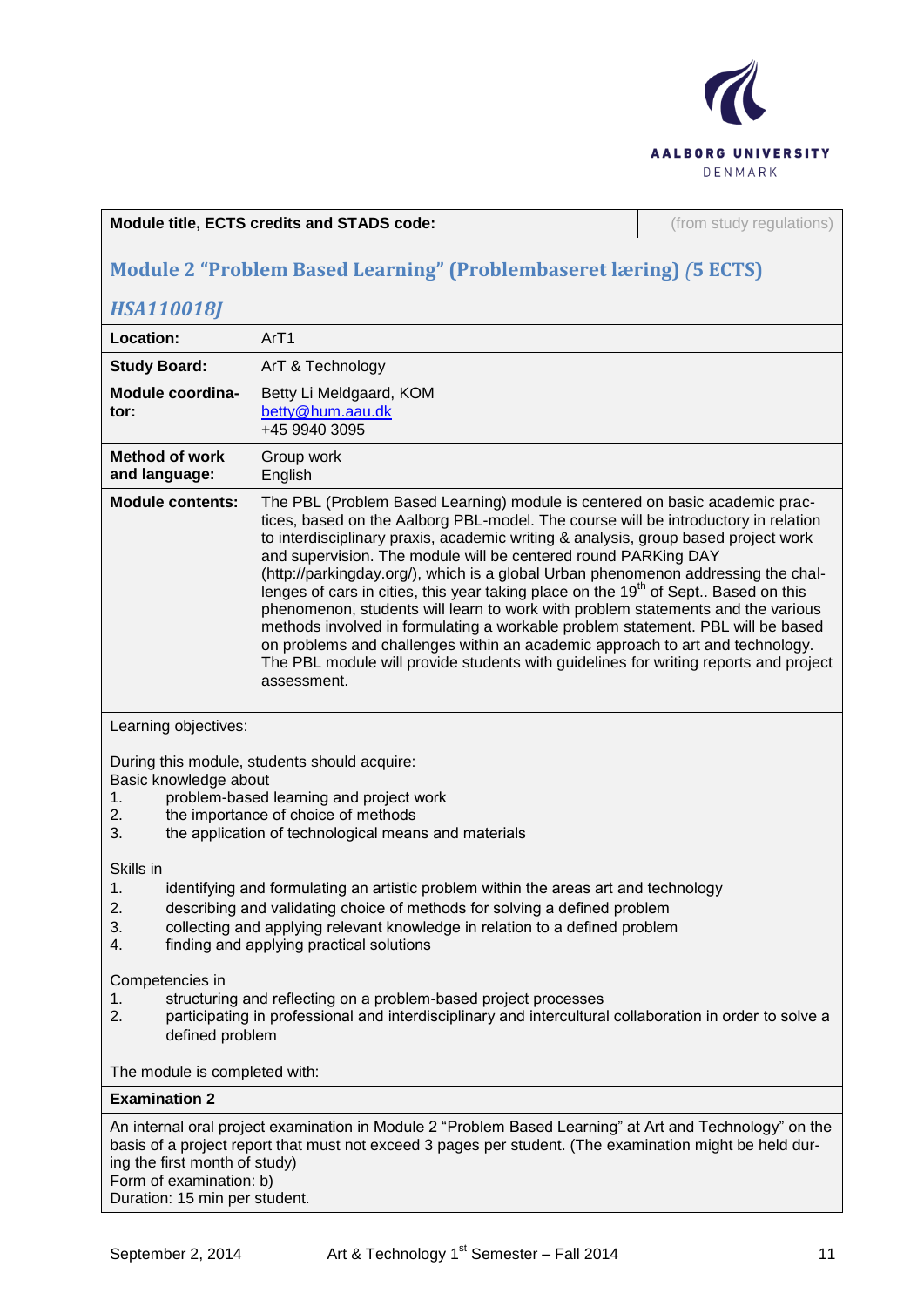

Evaluation: pass/fail. One examiner evaluates the assignment. In case of a fail grade, an additional examiner will also evaluate the assignment.

Substitution: the examination may be substituted by satisfactory and active participation in courses, i.e. 80% presence and submission of all assignments set during the course. Credits: 5 ECTS

The examination should demonstrate that the student has fulfilled the objectives outlined above.

| Exam dates:              | The course will be evaluated the 23. of Sept. 2014 |
|--------------------------|----------------------------------------------------|
| <b>Exhibition dates:</b> |                                                    |
| Deadline:                |                                                    |
| Hand-in date:            | No hand-in. Group presentations                    |
| To:                      | Anne Nielsen                                       |

#### **Scope and expectations:**

In order to pass the course students will have to attend 80% of the course and show active participation in the Parking Day event on the 19<sup>th</sup> of Sept.. Additionally the students will make a presentation of the problem statement, the work process and the results of the work with Parking Day in order to pass the course. Specifics regarding the presentation, including a schedule and time frame will be given during the PBL course.

Due to new regulations, the PBL module will be finalized and evaluated as a whole on sept. 23 $^{\text{rd}}$  .

**Module activities (course sessions etc.) Beside the listed activities below, the module will consist of workshop-activities, ad hoc student presentation and feedback as well as supervision.**

## **Problem Based Learning (2 ECTS)**

| Lesson 1: | Lecture (1 and 2)                                                                                                                                                                                                                                                                                                                         |
|-----------|-------------------------------------------------------------------------------------------------------------------------------------------------------------------------------------------------------------------------------------------------------------------------------------------------------------------------------------------|
|           | <b>PBL-</b> introduction<br>The purpose of the first 2 lectures is to give an introduction to the Aalborg PBL model,<br>which is based on group work and group supervision. Furthermore, in relation to Art and<br>Technology, we will look at the play based extended concept of PBL, namely PpBL (Prob-<br>lem and play based learning) |
|           | Sept. 2.                                                                                                                                                                                                                                                                                                                                  |
|           | Lecturer: Betty Li Meldgaard                                                                                                                                                                                                                                                                                                              |
|           | Hans Kiib in "The Aalborg PBL model" - Playbased Learning (will be uploaded in succes-<br>sion of the course)                                                                                                                                                                                                                             |
|           |                                                                                                                                                                                                                                                                                                                                           |
| Lesson 2: | Lecture (3 and 4)                                                                                                                                                                                                                                                                                                                         |
|           | Problem Statement - How (we create it) and Why (we need it)<br>The lectures will work with academic and artistic problem statements in relation to Parking<br>Day                                                                                                                                                                         |
|           | Sept. 4.                                                                                                                                                                                                                                                                                                                                  |
|           | Lecturer: Betty LI Meldgaard                                                                                                                                                                                                                                                                                                              |
|           | Literature will be given out during the PBL - period                                                                                                                                                                                                                                                                                      |
| Lesson 3: | Lecture (5 and 6)                                                                                                                                                                                                                                                                                                                         |
|           | Writing Academic Reports – during this part of the course student will acquire knowledge                                                                                                                                                                                                                                                  |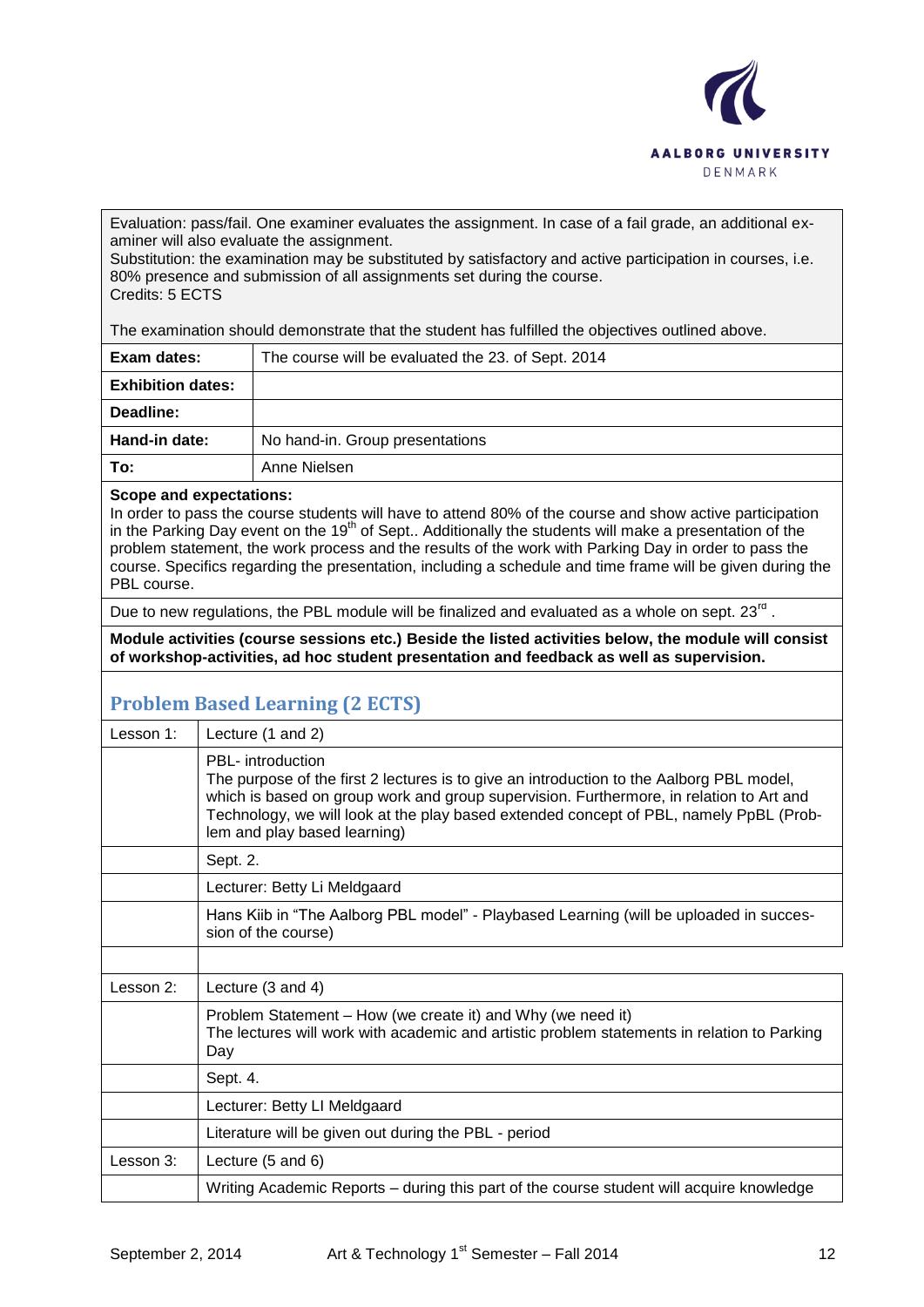

|           | about report writing, academic language and how to plan and execute the process of writ-<br>ing a report based on a problem statement.                                                                                                                                                                   |
|-----------|----------------------------------------------------------------------------------------------------------------------------------------------------------------------------------------------------------------------------------------------------------------------------------------------------------|
|           | Sept. 8                                                                                                                                                                                                                                                                                                  |
|           | Lecturer: Betty Li Meldgaard                                                                                                                                                                                                                                                                             |
| Lesson 4: | Lecture (7 and 8)                                                                                                                                                                                                                                                                                        |
|           | PBL – supervision and evaluation. During this part of the course, supervision and the rela-<br>tion between supervisors and students will be on the agenda. Furthermore, challenges<br>related to evaluation and examination will be addressed in relation to the Aalborg model of<br>doing group exams. |
|           | Sept. 15.                                                                                                                                                                                                                                                                                                |
|           | Lecturer: Betty Li Meldgaard                                                                                                                                                                                                                                                                             |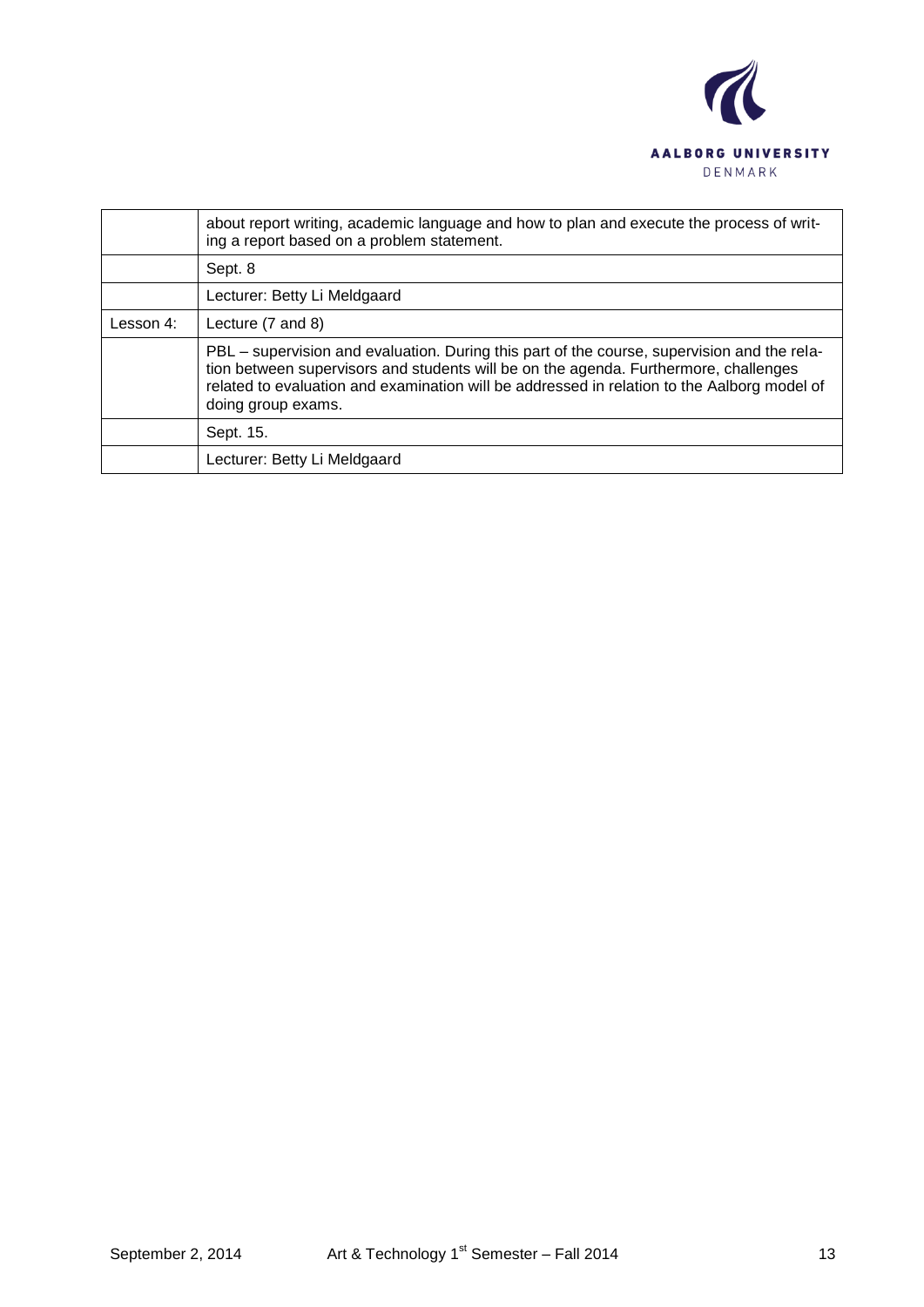

## **Section 11: Module 3 "Physical Interface Design I" ( Fysisk interface design I) (5 ECTS)**

## *HSA110019D*

| Location:                                                            | ArT1                                                                                                                                                                                                                                                                                                            |
|----------------------------------------------------------------------|-----------------------------------------------------------------------------------------------------------------------------------------------------------------------------------------------------------------------------------------------------------------------------------------------------------------|
| <b>Study Board:</b>                                                  | ArT & Technology                                                                                                                                                                                                                                                                                                |
| Module coordina-<br>tor:                                             | Rasmus Krarup Madsen, MT<br>rkm@create.aau.dk<br>Phone                                                                                                                                                                                                                                                          |
| <b>Method of work</b><br>and language:                               | Individual or small groups<br>English                                                                                                                                                                                                                                                                           |
| <b>Module contents:</b>                                              | Physical interface Design I" is a module where students learn about basic princi-<br>ples of electronics and how different electronic sensors and actuators can be inter-<br>faced to a microcontroller to design alternative forms of interactions between man<br>and machines.                                |
| 3. Basic Electronics<br>4. Sensors and Actuators I                   | In connection with the module, courses may be offered within the following areas:                                                                                                                                                                                                                               |
| Learning objectives:                                                 |                                                                                                                                                                                                                                                                                                                 |
| Basic knowledge in<br>$\bullet$<br>$\bullet$<br>$\bullet$            | During this module students should acquire:<br>basic electronics: capacitors, diodes and transistors<br>sensing possibilities: binary (buttons) and continuous (analog) sensors<br>related work in sensors technology and the media arts                                                                        |
| Skills in<br>$\bullet$<br>$\bullet$<br>$\bullet$                     | applying knowledge to the development of a physical interface artefact used in conjunction with<br>specific sensors and actuators - and demonstrate its use (application)<br>analysing use of the artefact<br>synthesizing knowledge in written documentation                                                   |
| Competencies in                                                      |                                                                                                                                                                                                                                                                                                                 |
|                                                                      | evaluating an artefact with regards to basic electronics, sensors, and actuators                                                                                                                                                                                                                                |
| The module is completed with:                                        |                                                                                                                                                                                                                                                                                                                 |
| <b>Examination 3</b>                                                 |                                                                                                                                                                                                                                                                                                                 |
| Form of examination: c)<br>aminer will also evaluate the assignment. | An internal written examination in Module 3: "Physical Interface Design I"<br>The examination is a 7-day assignment on a set subject.<br>Number of pages: the written part must not exceed 5 pages.<br>Evaluation: pass/fail. One examiner evaluates the assignment. In case of a fail grade, an additional ex- |

Substitution: the examination may be substituted by satisfactory and active participation in courses, i.e. 80% presence and submission of all assignments set during the course. Credits: 5 ECTS

The examination should demonstrate that the student has fulfilled the objectives outlined above.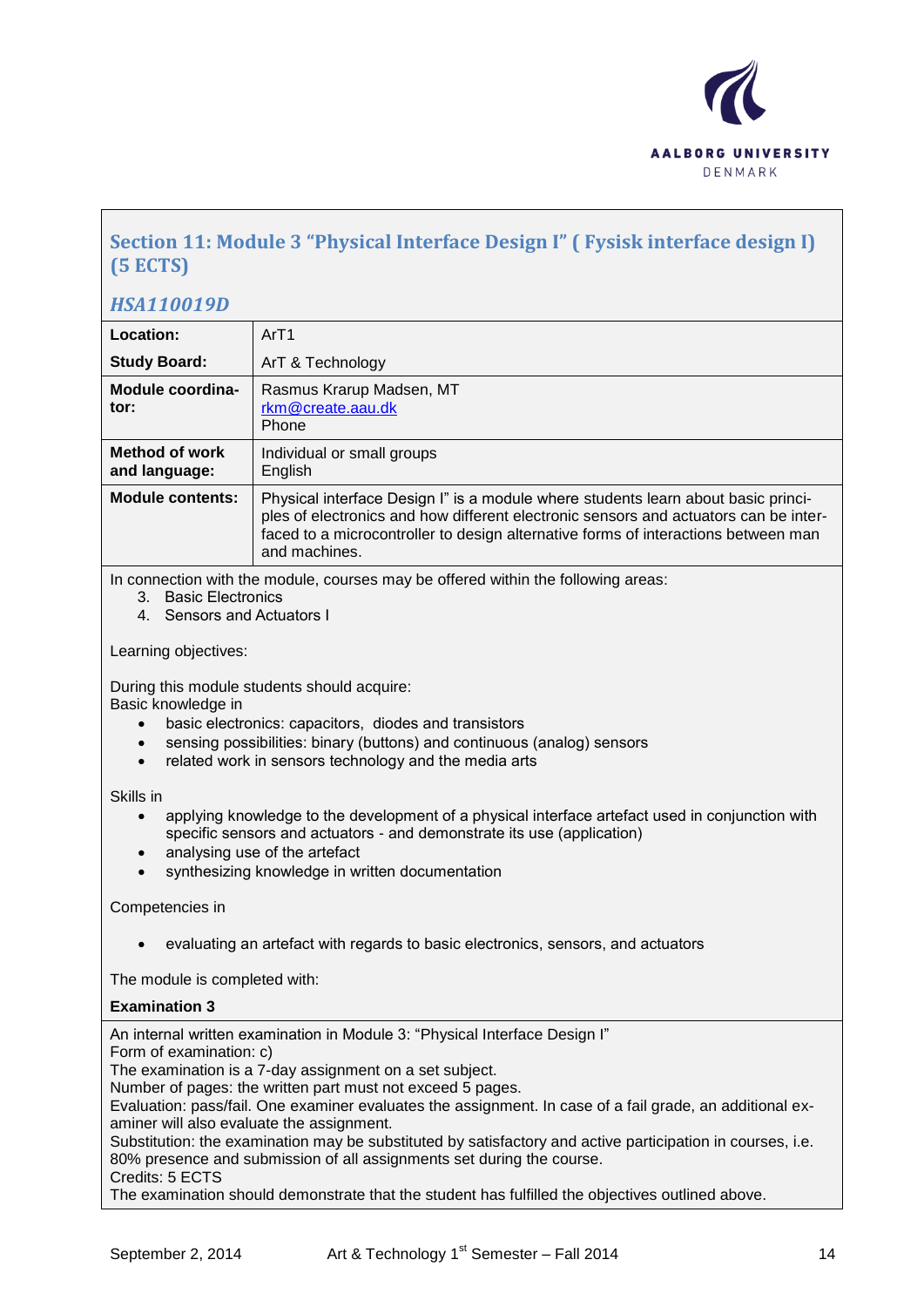

| Exam dates:                    |                     |
|--------------------------------|---------------------|
| <b>Exhibition dates:</b>       |                     |
| Deadline:                      |                     |
| Hand-in date:                  | Date and time - TBA |
| To:                            | Anne Nielsen        |
| <b>Scope and expectations:</b> |                     |

The world of electronics is an essential gateway to the creation of many interesting projects. This course will cover some of the general concepts regarding working with electronics, with the goals of providing course participants with

- Understanding of and ability to work safely with basic electronics
- Ability to do basic calculations on resistor/diode circuits
- Ability to design, simulate and build basic circuits

The content of the course is developed for entry-level participants with little or no experience with electronics. The course will cover theoretical concepts (such as electronic units and ohms law) as well as practical concepts. Each lecture covers a set of skills which will be put into use at assignments both during and after each lecture.

## **Basic Electronics (1 ECTS)**

| Lesson 1: | Lecture                                                                                                                       |
|-----------|-------------------------------------------------------------------------------------------------------------------------------|
|           | Introduction to Basic Electronics: Electronic units, Ohm's law, Resistors, Diodes, Switches.<br><b>Measurement and Safety</b> |
|           | Date for lesson - see calendar.                                                                                               |
|           | Rasmus K Madsen                                                                                                               |
|           | Make: Electronics                                                                                                             |
|           | slides and other resources                                                                                                    |
| Lesson 2: | Lecture                                                                                                                       |
|           | Plethora of Resistors: Calculate different circuits containing resistor networks, build them<br>and measure them              |
|           | Date for lesson - see calendar.                                                                                               |
|           | Rasmus K Madsen                                                                                                               |
|           | Make: Electronics                                                                                                             |
|           | slides and other resources                                                                                                    |
| Lesson 3: | Lecture                                                                                                                       |
|           | Schematics and Simulations: Exercises with schematics, Simulations and testing them in<br>real life                           |
|           | Date for lesson - see calendar.                                                                                               |
|           | Rasmus K Madsen                                                                                                               |
|           | Make: Electronics                                                                                                             |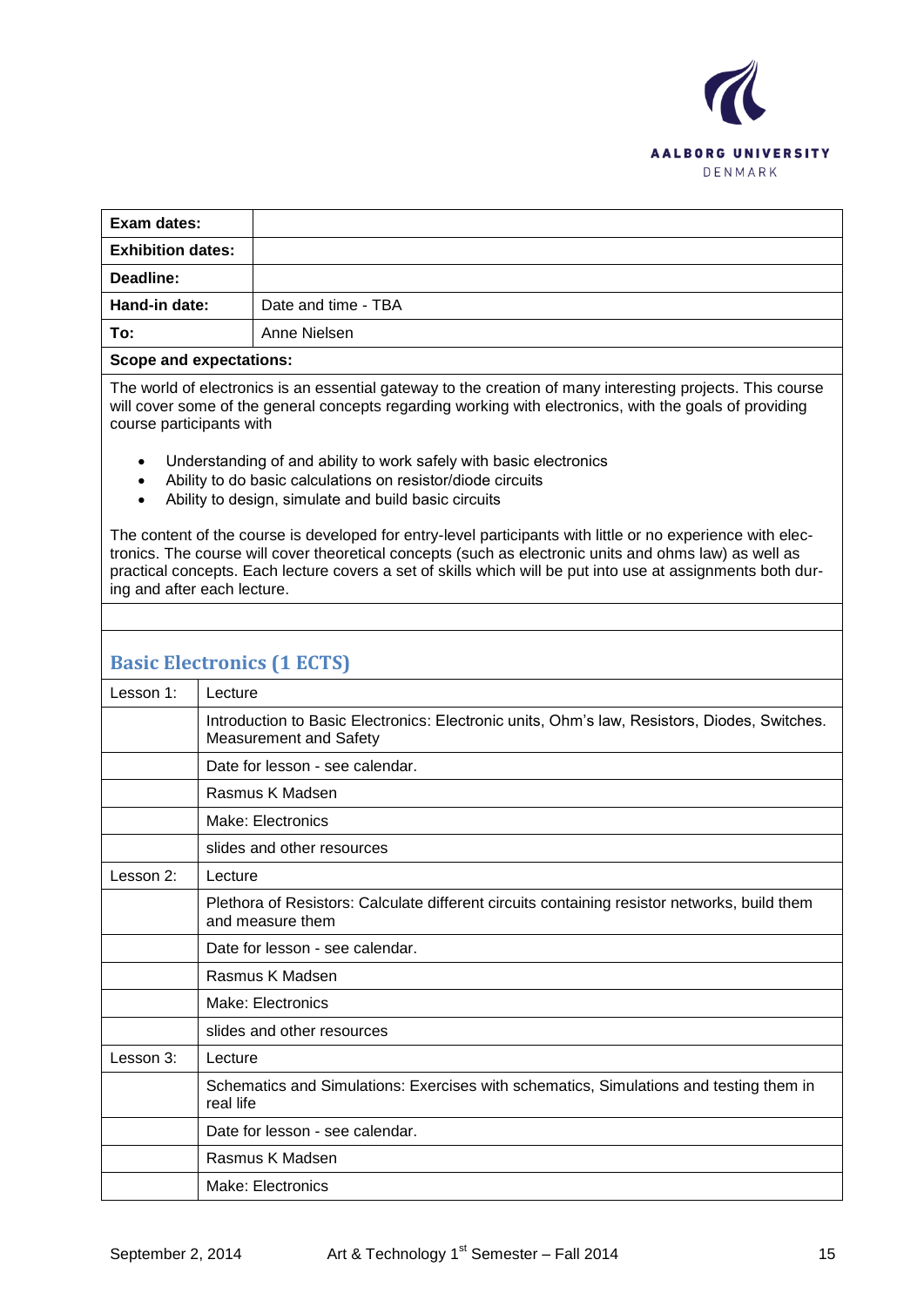

|           | slides and other resources                                                                                  |
|-----------|-------------------------------------------------------------------------------------------------------------|
| Lesson 4: | Lecture                                                                                                     |
|           | From Idea to Circuit: Systematic approach to designing and building circuits                                |
|           | Date for lesson - see calendar.                                                                             |
|           | Rasmus K Madsen                                                                                             |
|           | Make: Electronics                                                                                           |
|           | slides and other resources                                                                                  |
|           | <b>Sensors and Actuators I (1 ECTS)</b>                                                                     |
| Lesson 1: | Lecture                                                                                                     |
|           | Actuators and their uses: Overview of different actuators, what possibilities do we have                    |
|           | Date for lesson - see calendar.                                                                             |
|           | Rasmus K Madsen                                                                                             |
|           | Make: Electronics                                                                                           |
|           | slides and other resources                                                                                  |
| Lesson 2: | Lecture                                                                                                     |
|           | Power Electronics: How to control high power actuators                                                      |
|           | Date for lesson - see calendar.                                                                             |
|           | Rasmus K Madsen                                                                                             |
|           | Make: Electronics                                                                                           |
|           | slides and other resources                                                                                  |
| Lesson 3: | Workshop                                                                                                    |
|           | Sensors: Overview of different sensors, using the learned knowledge to design and build<br>your own circuit |
|           | Date for lesson - see calendar.                                                                             |
|           | Rasmus K Madsen                                                                                             |
|           | Make: Electronics                                                                                           |
|           | slides and other resources                                                                                  |
| Lesson 4: | Workshop                                                                                                    |
|           | Wider scope: Idea generation with electronics and your semester project                                     |
|           | Date for lesson - see calendar.                                                                             |
|           | Rasmus K Madsen                                                                                             |
|           | slides and other resources                                                                                  |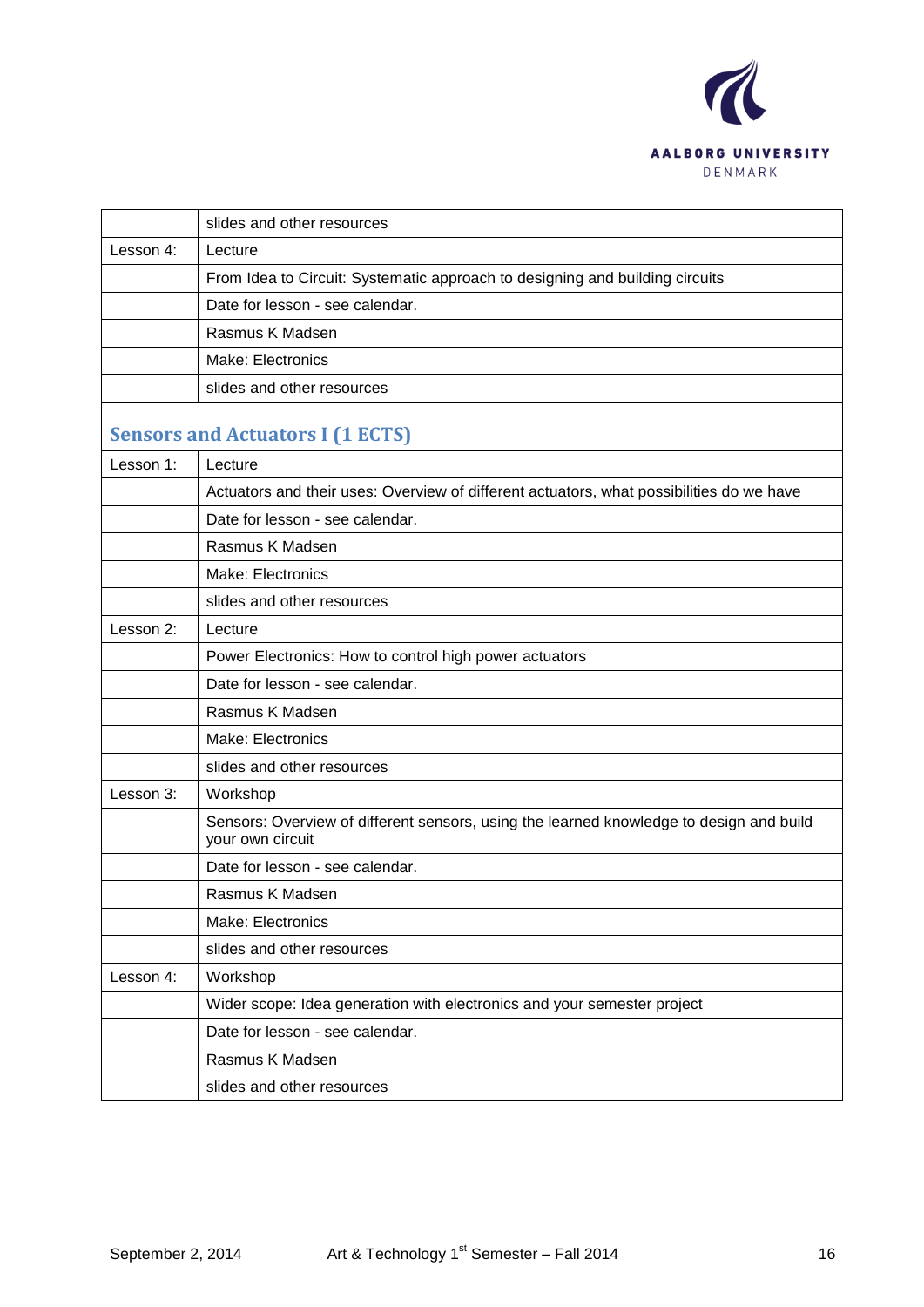

## **Module 4 "History of Art and Technology I" (Kunst- og teknologihistorie I) (5 ECTS)**

### *HSA110020D*

| Location:                              | ArT1                                                                                                                                                                                                                                                                                                                                                                                                                                                               |
|----------------------------------------|--------------------------------------------------------------------------------------------------------------------------------------------------------------------------------------------------------------------------------------------------------------------------------------------------------------------------------------------------------------------------------------------------------------------------------------------------------------------|
| <b>Study Board:</b>                    | ArT & Technology                                                                                                                                                                                                                                                                                                                                                                                                                                                   |
| Module coordina-<br>tor:               | Line Marie Bruun Jespersen, KOM<br>linebruun@hum.aau.dk                                                                                                                                                                                                                                                                                                                                                                                                            |
| <b>Method of work</b><br>and language: | Individual work in relation to course activities<br>English                                                                                                                                                                                                                                                                                                                                                                                                        |
| <b>Module contents:</b>                | The module is an introduction of the students to the history of Art & Technology<br>with special emphasis on object, body and technology and on the theories and<br>techniques, which have been or are currently prevailing in the areas of art experi-<br>ence and aesthetics. Using the teaching forms of lectures, workshops and semi-<br>nars, the unit will introduce problems regarding description and analysis, including<br>the science of formalization. |

In connection with the module, courses may be offered within the following area:

History of Art and Technology I

Learning objectives:

During this module, students should acquire:

Basic knowledge in

- the history of Art & Technology including selected art periods
- aesthetic theories within the areas of materiality, body and technology
- central works of selected art periods and genres

Skills in

- analysing works of art within selected genres
- applying central concepts and analytical methods within the history of art and technology and acquiring familiarity with their historical context and conditions.

Competencies in:

- comparing various works from selected art periods as regards artistic expression, technological contents, and experience effect
- applying central works from the history of art and technology as a framework for reflection and inspiration in relation to their own works.

The module is completed with:

#### **Examination 4**

An internal written examination in Module 4 "History of Art and Technology I".

Form of examination: c)

The examination is a 7-day assignment on a set subject. One examiner evaluates the assignment. Number of pages: the written work must not exceed 12 pages.

Evaluation: pass/fail. In case of a Fail grade, an additional examiner will also evaluate the assignment. Substitution: the examination may be substituted by satisfactory and active participation in courses, i.e. 80% presence and submission of all assignments set during the course. Credits: 5 ECTS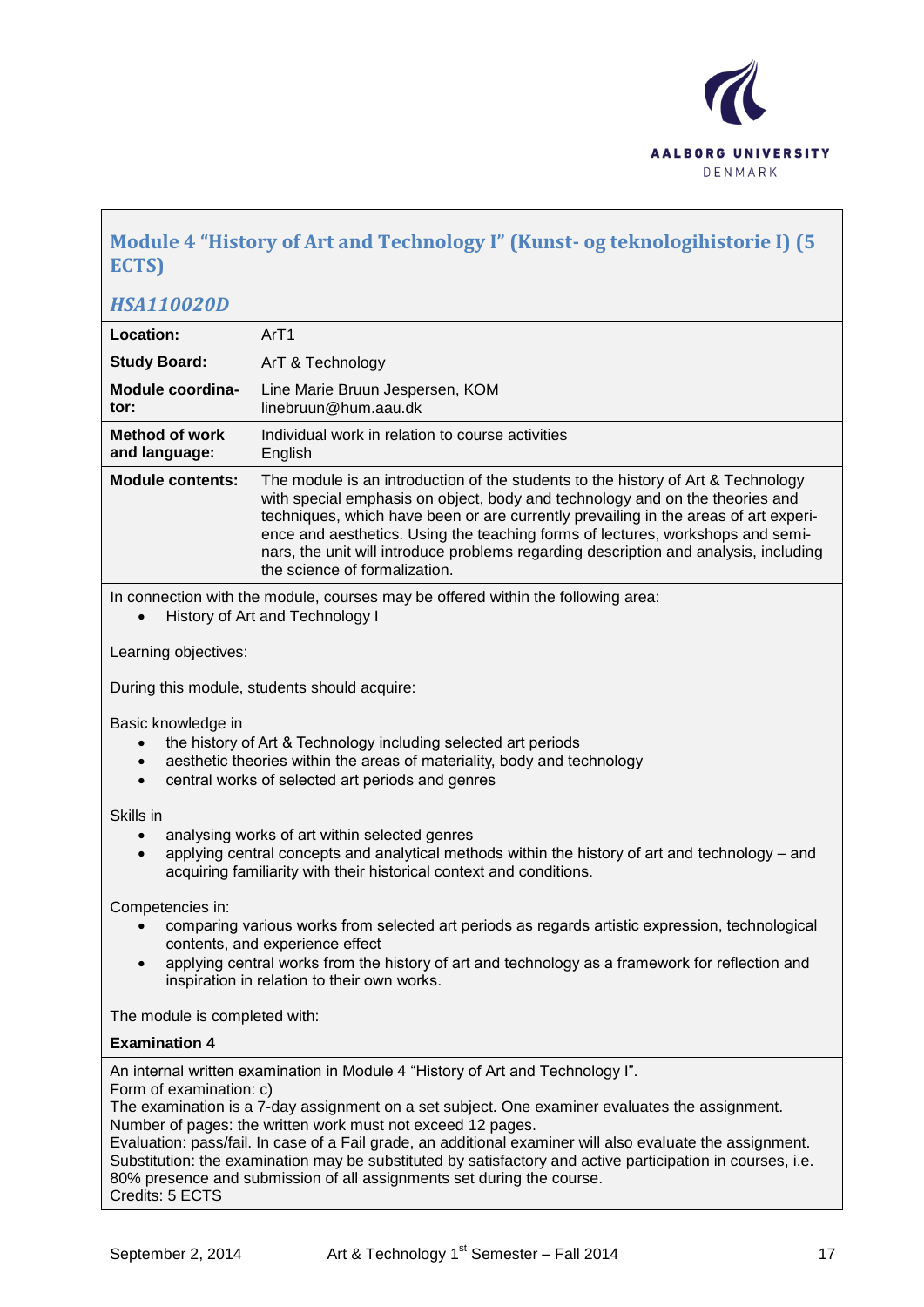

 $\overline{\phantom{a}}$ 

| The examination should demonstrate that the student has fulfilled the objectives outlined above. |               |
|--------------------------------------------------------------------------------------------------|---------------|
| Exam dates:                                                                                      |               |
| <b>Exhibition dates:</b>                                                                         |               |
| Deadline:                                                                                        |               |
| Hand-in date:                                                                                    | Date and time |
| To:                                                                                              | Anne Nielsen  |
| <b>Scope and expectations:</b>                                                                   |               |
|                                                                                                  |               |
| <b>Participants:</b>                                                                             |               |

**Prerequisites for participation:**

# **History of Art and Technology I (2 ECTS)**

| Lesson 1: | type of teaching: lecture                                                                                                                                                                                                                                                                                                                                                                                                                     |
|-----------|-----------------------------------------------------------------------------------------------------------------------------------------------------------------------------------------------------------------------------------------------------------------------------------------------------------------------------------------------------------------------------------------------------------------------------------------------|
|           | Introduction to History of art and Technology. Concepts and philosophies of tech-<br>nology exemplified through art history.<br>Introduction to the course and distribution of assignments.<br>Based on the text by Drengson a selection of significant examples from art history will be<br>analyzed and discussed.                                                                                                                          |
|           | Date for lesson - see calendar.                                                                                                                                                                                                                                                                                                                                                                                                               |
|           | Line Marie Bruun Jespersen                                                                                                                                                                                                                                                                                                                                                                                                                    |
|           | Set readings: Technology and values. Alan R. Drengson: Four Philosophies of Technology.<br>P 26-37 (Moodle)<br>Recommended readings:<br>A. Jamison, L. Botin, S. H. Christensen: A Hybrid Imgaination. Science and Technology in<br><b>Cultural Perspective.</b><br>L. Mumford: Technics and Civilization. Chapter 1: Cultural preparation p.9-59 and Chapter<br>2: Agents of Mchanization p. 60-105<br>L. Mumford: Art and Technics p. 9-157 |
|           | slides and other resources                                                                                                                                                                                                                                                                                                                                                                                                                    |
| Lesson 2: | type of teaching: lecture                                                                                                                                                                                                                                                                                                                                                                                                                     |
|           | Art History - concepts of style.<br>The lecture focuses on the concept of style. Based on the two texts by Gombrich and<br>Wollflin, we will analyze and discuss "style" of art examples from different artists and from<br>various stylistic eras.                                                                                                                                                                                           |
|           | Date for lesson - see calendar.                                                                                                                                                                                                                                                                                                                                                                                                               |
|           | Line Marie Bruun Jespersen                                                                                                                                                                                                                                                                                                                                                                                                                    |
|           | set readings:<br>The Art of Art History. A critical anthology. Donald Reziozi (ed.): Wöllflin: Principles of Art<br>History p110-129<br>Ernst Gombrich: Style p. 130-140                                                                                                                                                                                                                                                                      |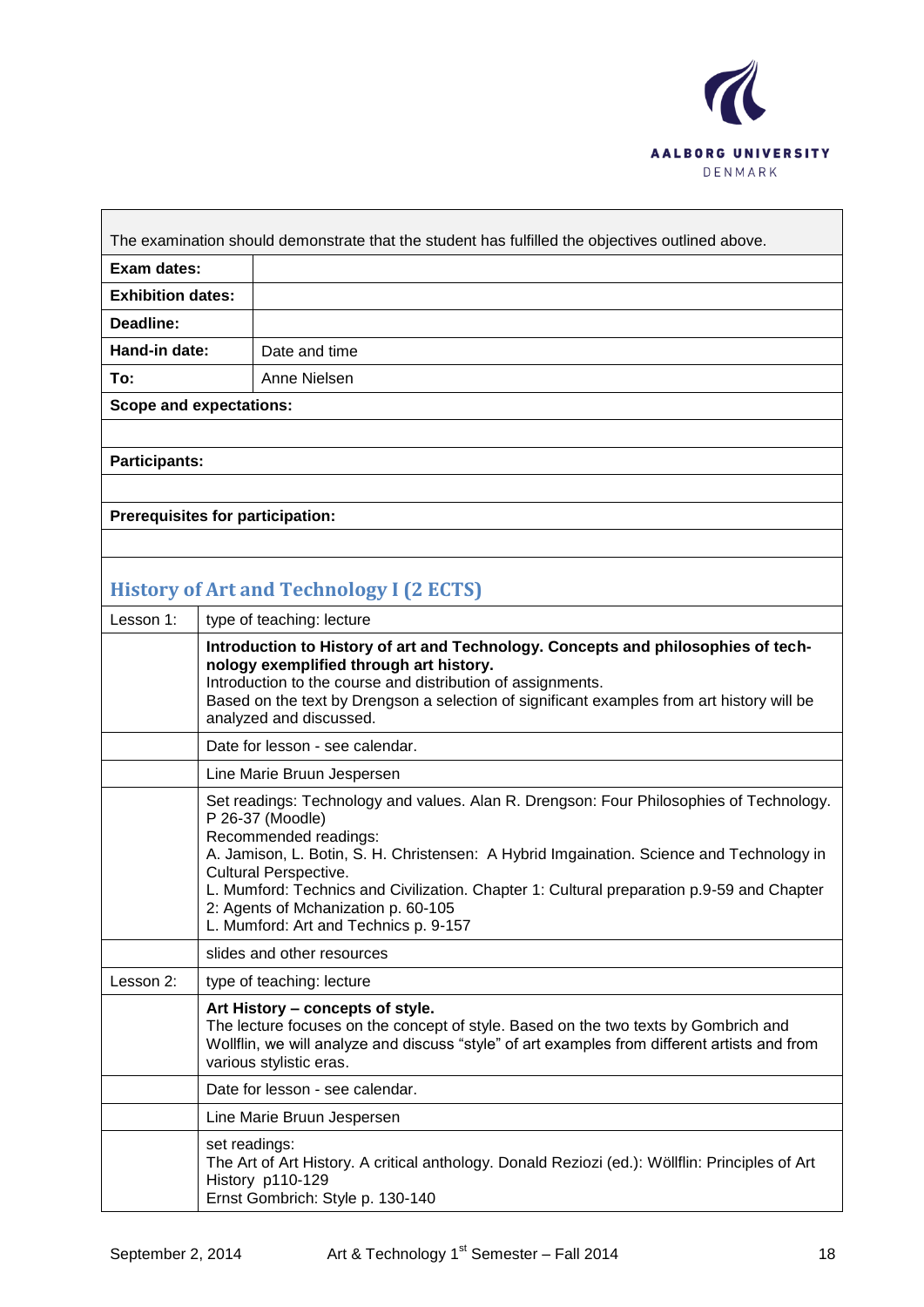

|           | Recommended readings: Stephen Farthing (ed.): Art - The Whole Story. Thames and<br>Hudson. - or similar introduciton to western art history.<br>Art- The Whole Story is available in the bookshop Architegn.                                                                                                                                                                                                                                 |
|-----------|----------------------------------------------------------------------------------------------------------------------------------------------------------------------------------------------------------------------------------------------------------------------------------------------------------------------------------------------------------------------------------------------------------------------------------------------|
|           | slides and other resources                                                                                                                                                                                                                                                                                                                                                                                                                   |
| Lesson 3: | Type of teaching: lecture                                                                                                                                                                                                                                                                                                                                                                                                                    |
|           | Media Archeology - moving.<br>This lecture gives and introduction to the field of "Media Archeology" and the link between<br>development of different types of visual media and art history. Different "viewing machines"<br>and inventions towards the moving image.<br>Students will present make their own experiments with moving images.                                                                                                |
|           | Date for lesson - see calendar.                                                                                                                                                                                                                                                                                                                                                                                                              |
|           | Line Marie Bruun Jespersen                                                                                                                                                                                                                                                                                                                                                                                                                   |
|           | set readings:<br>Werner Nekes: Media Magica. Pp. 30-39 and Stefan Thermerson: The Urge to Create Vi-<br>sions. Pp 40-47 In: Jeffrey Shaw and Peter Weibel (eds.): The Cinematic Imaginary after<br>Film. MIT Press 2003<br>Marshall McLuhan: Understanding Media: The Extensions of Man Movies, Radio, Televi-<br>sion p. 381-447<br>recommended readings<br>Marshall McLuhan: Understanding Media: The Extensions of Man. Part 1. P. 17-108 |
|           | slides and other resources:<br>http://channel.louisiana.dk/video/david-hockney-lost-knowledge                                                                                                                                                                                                                                                                                                                                                |
| Lesson 4: | Type of teaching: lecture + workshop                                                                                                                                                                                                                                                                                                                                                                                                         |
|           |                                                                                                                                                                                                                                                                                                                                                                                                                                              |
|           | Sculpture - formal qualities and technology.<br>History of Sculpture. The lecture introduces various composition principles, construction<br>principles, materials and surface properties in the history of sculpture.<br>Student activity: composition exercises in 2 and 3 dimensions                                                                                                                                                      |
|           | Date for lesson - see calendar.                                                                                                                                                                                                                                                                                                                                                                                                              |
|           | Line Marie Bruun Jespersen                                                                                                                                                                                                                                                                                                                                                                                                                   |
|           | Set readings: recommended readings<br>Potts, Wood, Hulks: Modern Sculpture Reader<br>Ching: Form, Space and Order<br>recommended readings:<br>Potts, Wood, Hulks: Modern Sculpture Reader<br>Herbert Read: Modern Sculpture - A Concise History. Thames and Hudson World of Art.<br>Herbert Read: The Art of Sculpture.                                                                                                                      |
|           | slides and other resources                                                                                                                                                                                                                                                                                                                                                                                                                   |
| Lesson 5: | type of teaching: lecture + field trip                                                                                                                                                                                                                                                                                                                                                                                                       |
|           | History of Sculpture. The lecture focuses on Kinetic Sculpture and Sculpture analy-<br>sis.<br>A part of the lecture will take place in exhibition: Forms in Nature by Hilden & Diaz at the<br>Utzon Center, where topics from the two lectures about sculpture will be discussed and<br>students will do exercises in sculpture analysis.                                                                                                   |
|           | Date for lesson - see calendar.                                                                                                                                                                                                                                                                                                                                                                                                              |
|           | Line Marie Bruun Jespersen                                                                                                                                                                                                                                                                                                                                                                                                                   |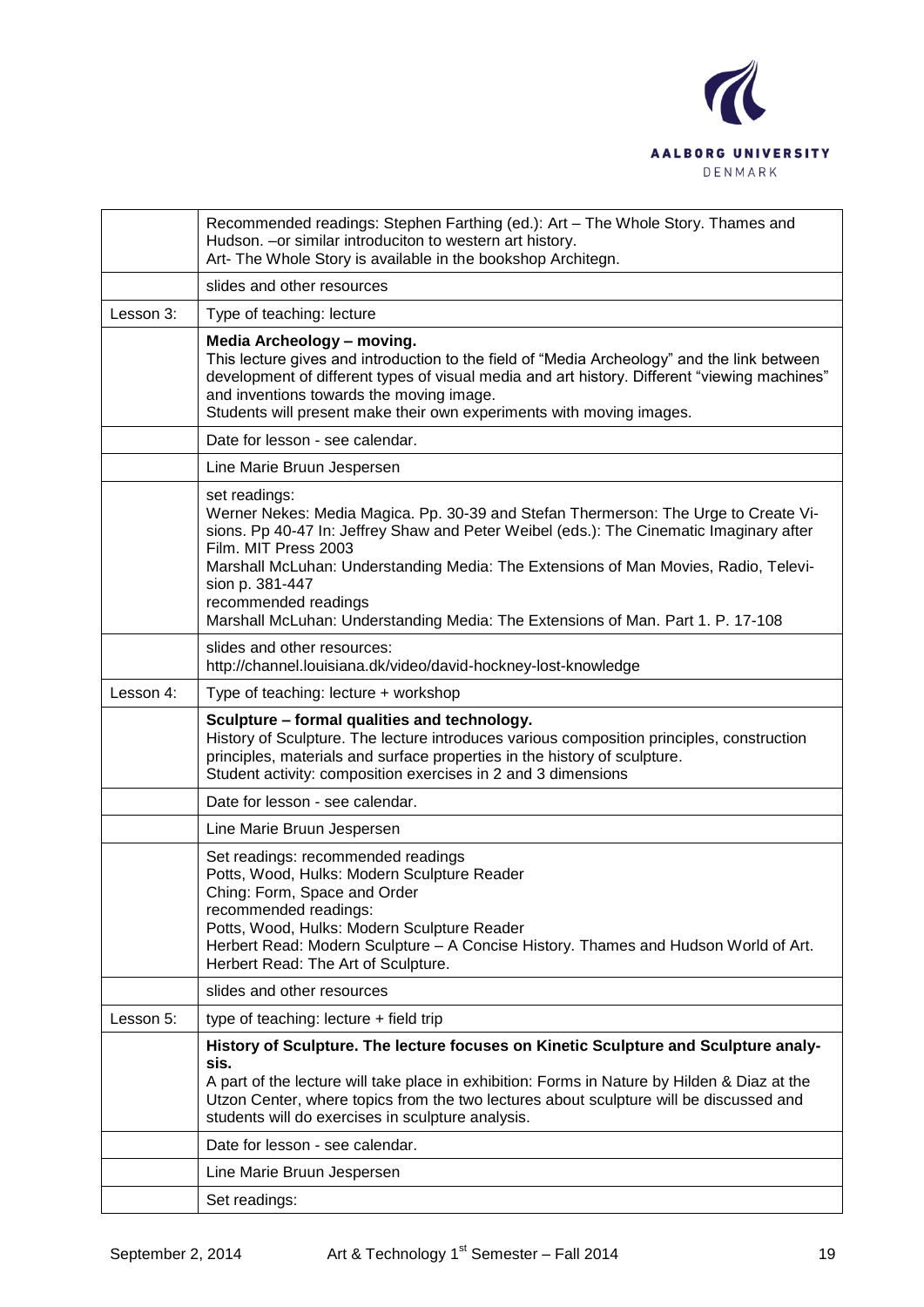

|           | Maria Fernandez: 'Life-Like': Historicizing Process and Responsiveness in Digital Art. P.<br>468-485<br>Sculpture from Antiquity to Present Day: P. 1057-1113, p. 1136-1148<br>Recommended readings<br>See recommended readings for lecture 4.                                                                                                                                                                                                                      |
|-----------|---------------------------------------------------------------------------------------------------------------------------------------------------------------------------------------------------------------------------------------------------------------------------------------------------------------------------------------------------------------------------------------------------------------------------------------------------------------------|
|           | slides and other resources<br>http://channel.louisiana.dk/video/sarah-sze-meaning-between-things                                                                                                                                                                                                                                                                                                                                                                    |
| Lesson 6: | type of teaching: Lecture                                                                                                                                                                                                                                                                                                                                                                                                                                           |
|           | <b>Art and Robotics.</b><br>This course considers the relationship between automata, sculpture and robots through the<br>lens of the uncanny, and discusses specific works by contemporary artists that combine<br>sculpture, installation with robotics. How do these works shape or contribute to contempo-<br>rary knowledge or misconceptions of robots? How they problematize the paradigm of<br>sculpture in visual art?                                      |
|           | Date for lesson - see calendar.                                                                                                                                                                                                                                                                                                                                                                                                                                     |
|           | Elizabeth Jochum, KOM                                                                                                                                                                                                                                                                                                                                                                                                                                               |
|           | Tending the uncanny: The Telegarden and Other Oddities (Jochum and Goldberg, etc.)<br>Designing Robots with Movement in Mind (Hoffman and Ju).                                                                                                                                                                                                                                                                                                                      |
|           | slides and other resources                                                                                                                                                                                                                                                                                                                                                                                                                                          |
| Lesson 7: | type of teaching: lecture                                                                                                                                                                                                                                                                                                                                                                                                                                           |
|           | <b>History of Performance art.</b><br>The lecture gives and introduction to various aspects of the widespread field of Perfor-<br>mance Art including some of its antecedents and its objectives. The lecture's focal point is<br>the performer's body as subject, object and media of performance art. Lastly, the theoreti-<br>cal notion of performativity and its importance for postmodernist and poststructuralist theory<br>will be explained and discussed. |
|           | Date for lesson - see calendar.                                                                                                                                                                                                                                                                                                                                                                                                                                     |
|           | Falk Heinrich, KOM                                                                                                                                                                                                                                                                                                                                                                                                                                                  |
|           | Set readings:<br>Jones, Amelia, 1997. "Presence" in Absentia: Experiencing Performance as Documenta-<br>tion" In: Art Journal, Vol. 56, Nr.4<br>Fischer-Lichte, E., 2008. Transformative Power of Performance: A New Aesthetics. New<br>York: Routledge (chap. 1)<br>Recommended readings:                                                                                                                                                                          |
|           | slides and other resources                                                                                                                                                                                                                                                                                                                                                                                                                                          |
| Lesson 8: | type of teaching: Student Seminar                                                                                                                                                                                                                                                                                                                                                                                                                                   |
|           | Student seminar. Students prepare a 10 min presentation for the seminar. The presentation<br>must include texts/theories taught in the course. The art/technology-examples reflect the<br>students own interest. Students will present to each other in smaller groups and give peer-<br>to-peer feedback, which can help to improve the assignment before hand-in. After the Sem-<br>inar studtens must rework their presentation into a written paper.            |
|           | Date for lesson - see calendar.                                                                                                                                                                                                                                                                                                                                                                                                                                     |
|           | Line Marie Bruun Jespersen                                                                                                                                                                                                                                                                                                                                                                                                                                          |
|           | set and recommended readings: all the above                                                                                                                                                                                                                                                                                                                                                                                                                         |
|           | slides and other resources                                                                                                                                                                                                                                                                                                                                                                                                                                          |